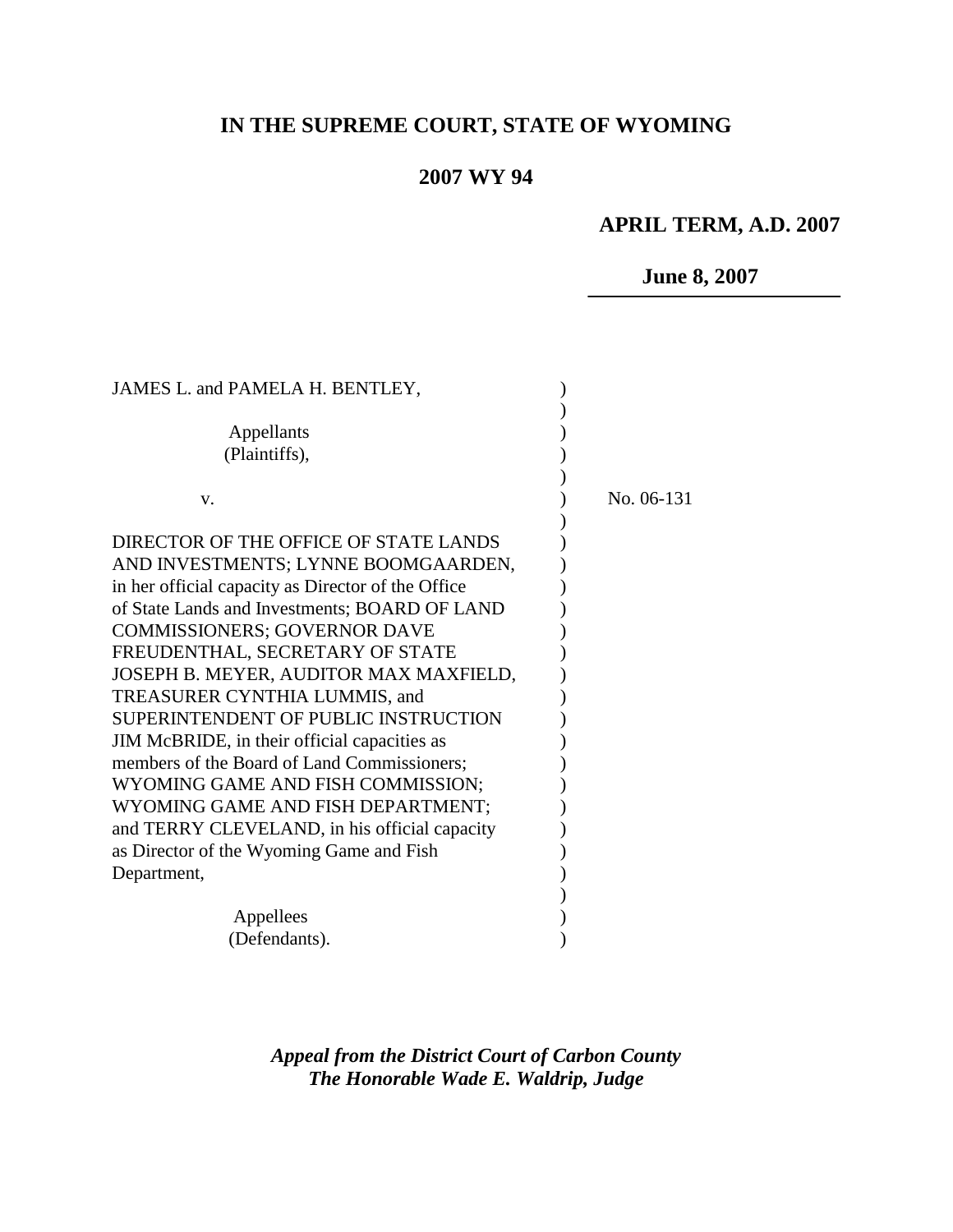### *Representing Appellants:*

Karen Budd-Falen and Brandon L. Jensen, Budd-Falen Law Offices, LLC, Cheyenne, Wyoming. Argument by Mr. Jensen.

### *Representing Appellees:*

Patrick J. Crank, Attorney General; Michael L. Hubbard, Deputy Attorney General; Bridget Hill, Assistant Attorney General; C. Levi Martin, Senior Assistant Attorney General; Susan K. Stipe, Senior Assistant Attorney General. Argument by Mr. Martin and Ms. Stipe.

*Before VOIGT, C.J., and GOLDEN, HILL, KITE, and BURKE, JJ.*

**NOTICE: This opinion is subject to formal revision before publication in Pacific Reporter Third. Readers are requested to notify the Clerk of the Supreme Court, Supreme Court Building, Cheyenne, Wyoming 82002, of any typographical or other formal errors so that correction may be made before final publication in the permanent volume.**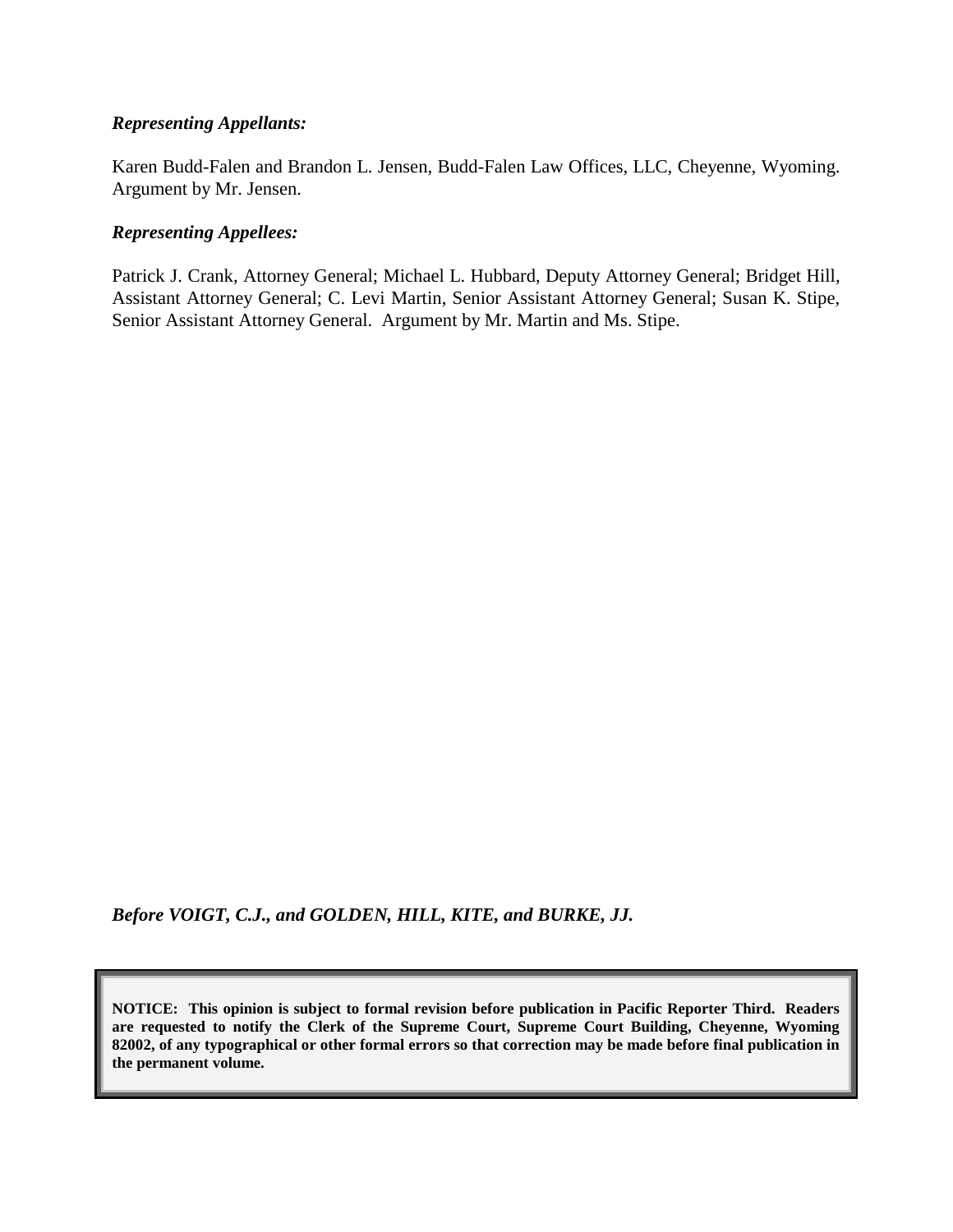## **BURKE, Justice.**

[¶1] In 1992, the State Board of Land Commissioners ("Board") began contemplating a sale of school lands in Carbon County where the Dome Rock Reservoir is located. In response to public concern that sale of the land would prevent public use of the reservoir for fishing purposes, the Board approved an easement in favor of the Wyoming Game and Fish Commission in 1993. The land was subsequently advertised for public auction subject to the easement. It was purchased by John Anselmi, who entered into an installment sales contract with the Board.

[¶2] In 2000, Mr. Anselmi assigned the sales contract to Appellants, James and Pamela Bentley. A short time later, the Game and Fish easement was recorded with the county clerk. In 2002, when the Bentleys made full payment under the sales contract, the State of Wyoming issued a patent conveying the land to them. The Bentleys initiated this action in 2004, seeking a declaration that the easement was void, injunctive relief, and damages. The district court upheld the validity of the easement and determined that the water rights appurtenant to the publicly auctioned land had also been transferred to Game and Fish.

[¶3] On appeal, the Bentleys contend that the district court erred in dismissing their claims and in granting summary judgment to Appellees. They assert the Game and Fish easement is invalid. They also claim ownership of the water rights associated with the property they acquired by assignment. We affirm.

### *ISSUES*

- [¶4] The Bentleys present the following issues for review:
	- 1. Whether the Wyoming Board of Land Commissioners failed to convey a valid, and legally enforceable, easement to the Wyoming Game and Fish Commission on January 7, 1993?
	- 2. Whether the Amortization Sales Contract conveyed immediate possession and equitable title to the Plaintiffs' successors-in-interest?
	- 3. Whether the Patent issued to the Plaintiffs in 2002 relates back to the inception of title to the subject property, or June 3, 1993?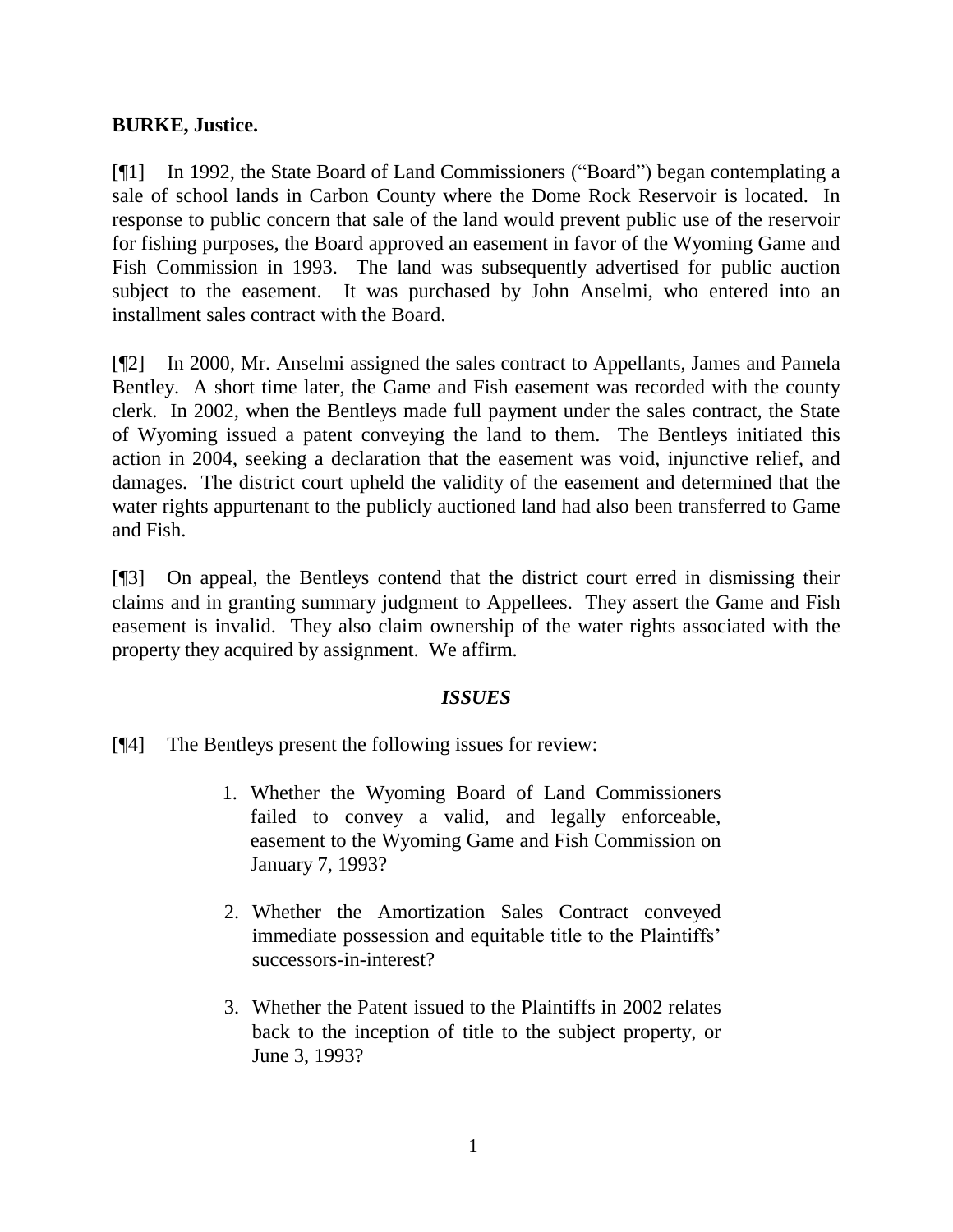- 4. Whether the Plaintiffs purchased Section 16 without adequate notice of the easement?
- 5. Whether the Plaintiffs are the rightful owners of any and all water rights appurtenant to Section 16, including any water stored in the Dome Rock Reservoir (a.k.a. Indian Creek Reservoir)?

Appellees state the issues as follows:

- 1. Did the district court err when it dismissed appellants" causes of action relating to the Board of Land Commissioners" easement to the Wyoming Game and Fish Commission?
- 2. Did the district court err when it found that the water rights which were historically attached to Section 16 were severed by the easement and, therefore, conveyed to the Wyoming Game and Fish Commission?

# *FACTS*

## *I. Property Ownership History*

[¶5] The property at issue here, Section 16, Township 27 North, Range 83 West of the  $6<sup>th</sup>$  Prime Meridian ("Section 16"), was granted to the State of Wyoming for the benefit of common schools upon admission as a state. *See* The Wyoming Act of Admission, ch. 664, § 4, 26 Stat. 222 (1890). In 1975, the federal government issued a land patent for Section 16 to the State of Wyoming. Dome Rock Reservoir ("reservoir"), also known as Indian Creek Reservoir, is located entirely within the boundaries of the property, and is considered a trophy fishery.

[¶6] In 1992, Mr. Frederick Werner proposed a sale of Section 16. At that time, the property was leased for grazing and agricultural purposes to Ralph Crow and John Anselmi. The Board gave preliminary approval of the sale at its May 7, 1992 meeting. However, after approval of the sale, the public voiced concern in opposition to the sale, fearing loss of access to the reservoir for public fishing. A public hearing was held and, as a result of comments at the hearing, the Board decided it would grant an easement to the Wyoming Game and Fish Commission ("Game and Fish") to preserve public access to the reservoir. At its public meeting on January 7, 1993, the Board approved an easement application from Game and Fish. The application for easement specifically requested: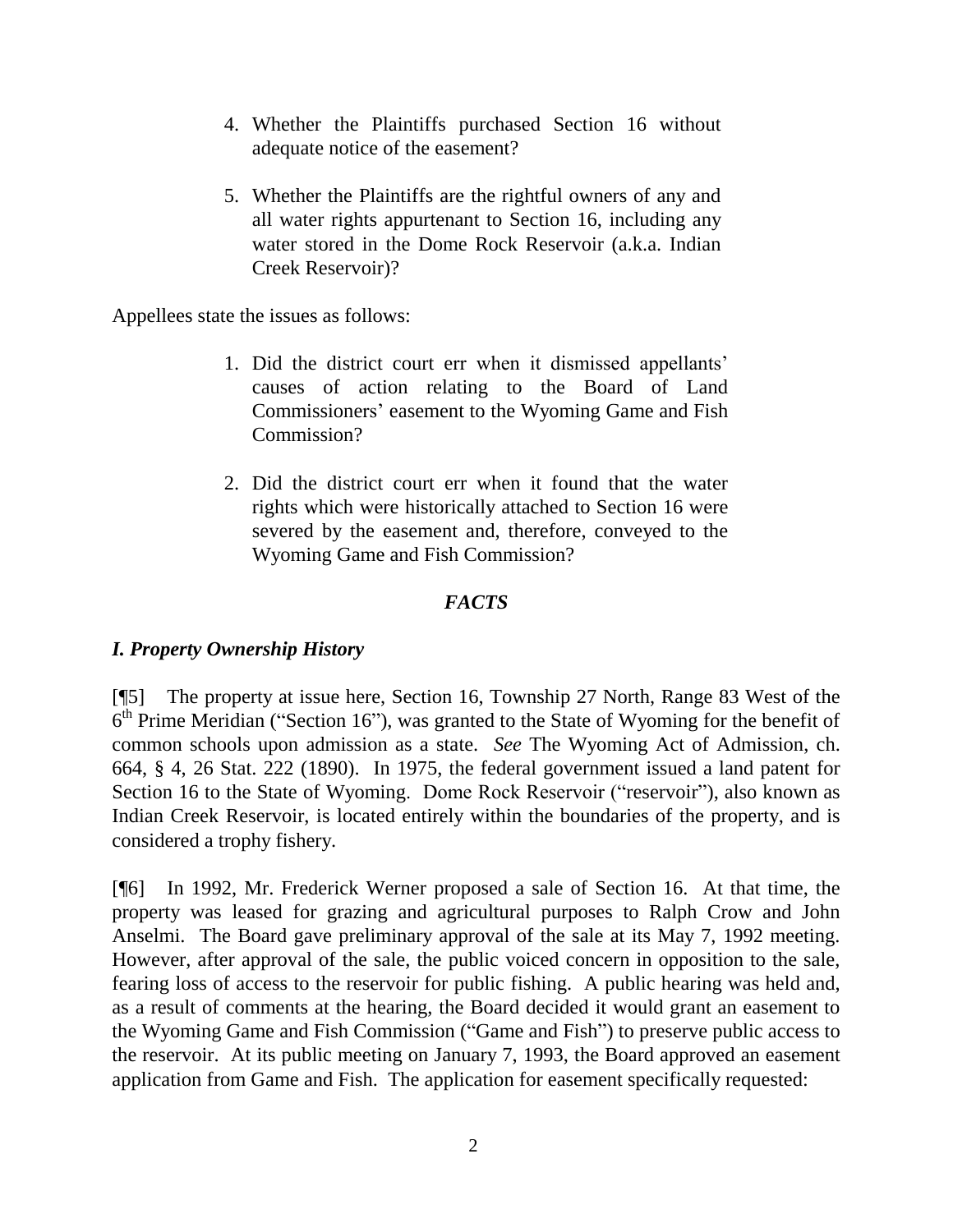. . . an easement to provide public vehicular road access, a parking lot, and a 50" wide fishing easement around the shoreline of Dome Rock Reservoir. The entire acreage will encompass approximately 12.30 acres. . . . The easement also grants the Wyoming Game and Fish any water rights that the Board may own in the reservoir.

The Board"s approval was documented in Board Matter E-1A. Game and Fish paid the Board \$26,500, the market value of the easement.

[¶7] The Board approved Section 16 for sale at its public meeting on April 1, 1993. The Board set the appraised value of the property at \$91,000, the market value of the property after the easement to the Game and Fish, and authorized the Director of the Wyoming State Land and Farm Loan Office (now known as the Office of State Lands and Investments) to schedule, advertise, and conduct the public auction with a minimum bid of \$91,000. The Notice of Sale of State Land indicated that the land was being sold subject to the Game and Fish easement, stating:

> The above described land will be sold subject to any rights-of-way or easements, including approximately 12.3 acres to the Wyoming Game and Fish [Commission] for a fishing easement, access road, and parking area at Dome Rock Pond, or any previously granted interest in the land.

[¶8] Mr. John Anselmi purchased the property for \$120,000 at a public auction held in Rawlins, Wyoming. On June 3, 1993, Mr. Anselmi and the Board executed an Amortization Sales Contract ("Sales Contract") which provided:

> These lands are conveyed subject to any rights-of-way or easements of record previously granted under the laws of the State of Wyoming or reserved to the United States upon or across the above described lands.

The Amortization Sales Contract was recorded in the Office of the County Clerk for Carbon County on June 16, 1993. Mr. Anselmi assigned the Sales Contract to the Bentleys on October 12, 2000. He also provided a warranty deed to the Bentleys stating that the property was subject to "all easements, reservations, restrictions and rights-ofway of record or apparent upon the ground."

[¶9] On November 28, 2000, Easement No. 5382 was executed by the Governor and the Director of the Office of State Lands. The easement was recorded in the Carbon County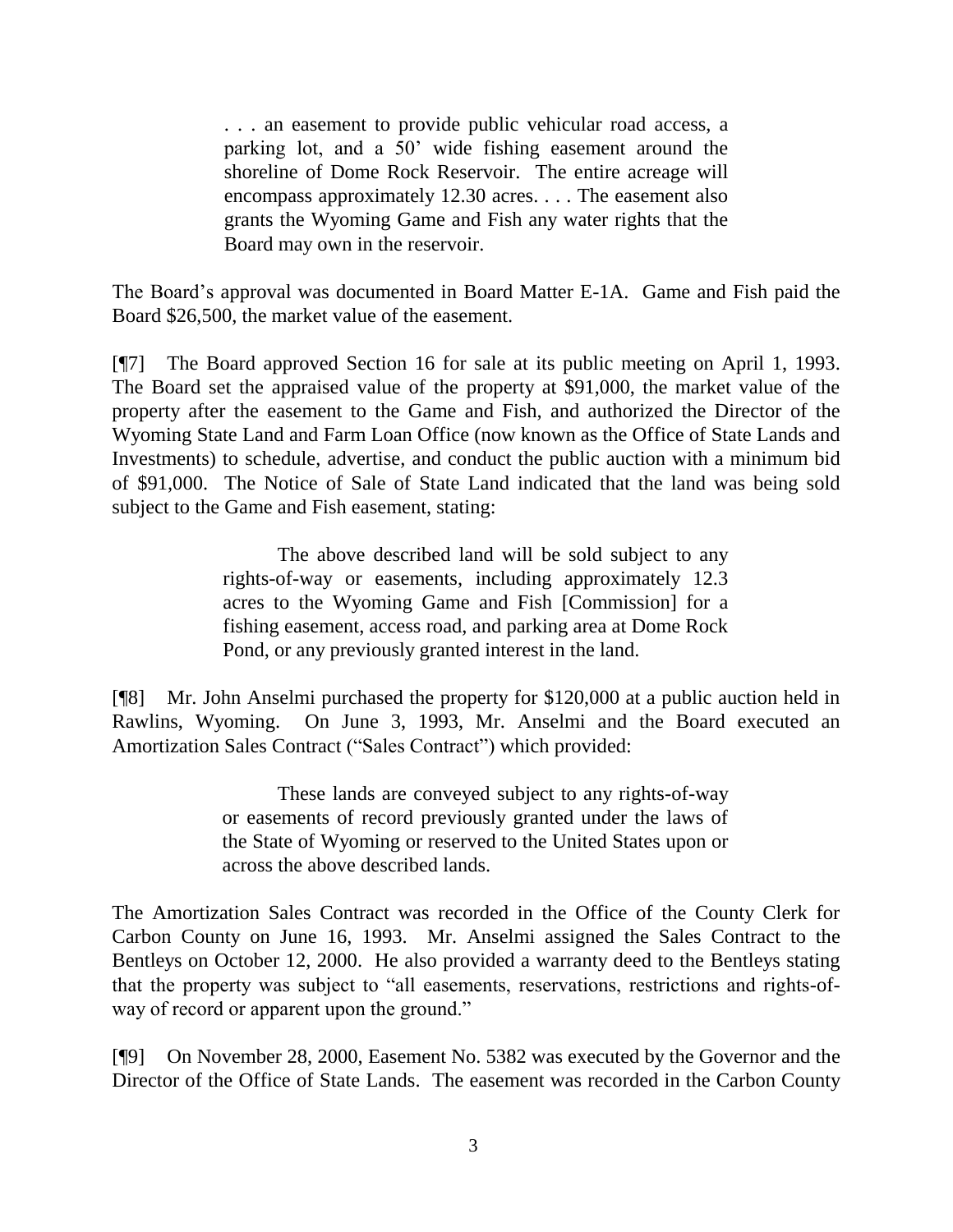Clerk"s Office on November 29, 2000. This easement included use of the access road, parking area, and the fishing easement around the reservoir. On its face, the easement does not convey any water rights to the Game and Fish. However, it does incorporate by reference Board Matter E1-A which grants "any water rights that the Board may own in the reservoir."

[¶10] On May 16, 2002, the State of Wyoming, in consideration of full payment and in conformity with Wyo. Stat. Ann. § 36-9-112, issued a patent conveying the property to the Bentleys. The patent conveys the property "[s]ubject to any and all rights of way or easements of record previously granted under the laws of the State of Wyoming or reserved to the United States upon or across the above described lands." The patent also states that the conveyance is:

> Subject to the legal operation and effect of a Grant of Easement dated as of January 7, 1993 by the State of Wyoming to Wyoming Game and Fish Commission, recorded on November 29, 2000 in the Carbon County Clerk"s Office in Book 994, at Page 183, including the water rights described in the grant thereof and appurtenant thereto[.]

The patent was recorded in the Carbon County Clerk"s Office on May 24, 2002. The public continues to use the reservoir for fishing and other recreation.

# *II. Water Rights*

 $\overline{a}$ 

[¶11] The Dome Rock Reservoir is an on-channel facility along Indian Creek, entirely located within Section 16. Permit No. 6002RES, the primary permit, allowed the creation of the reservoir and provides for the storage of 65.15 acre-feet of water within the Dome Rock Reservoir. Permit No. 6002RES has a priority date of July 21, 1952 and is in good standing.

[¶12] Secondary permits, which granted the authority to appropriate the stored waters of the reservoir to beneficial use are Permit No. 21152 (the Indian Grove Ditch No. 3), Permit No. 21154 (the Indian Ditch), and Permit No. 21155 (the Indian Grove Ditch No. 4). These three secondary permits allocate the entire capacity of the reservoir to lands within Sections 16 and  $21<sup>1</sup>$ . The Bentleys currently own all the lands in Sections 16 and

<sup>&</sup>lt;sup>1</sup> Permit No. 21152 provides for the irrigation use of 15.83 acre-feet of water stored within the reservoir as secondary supply for 18.9 acres of land located in Section 16 and served by the Indian Grove Ditch No. 3. Permit No. 21154 provides for the irrigation use of 12.56 acre-feet of water stored in the reservoir as secondary supply for lands covered by Permit No. 21153, and both permits authorize the diversion and appropriation of water through the Indian Ditch. The intended lands under the Indian Ditch involve a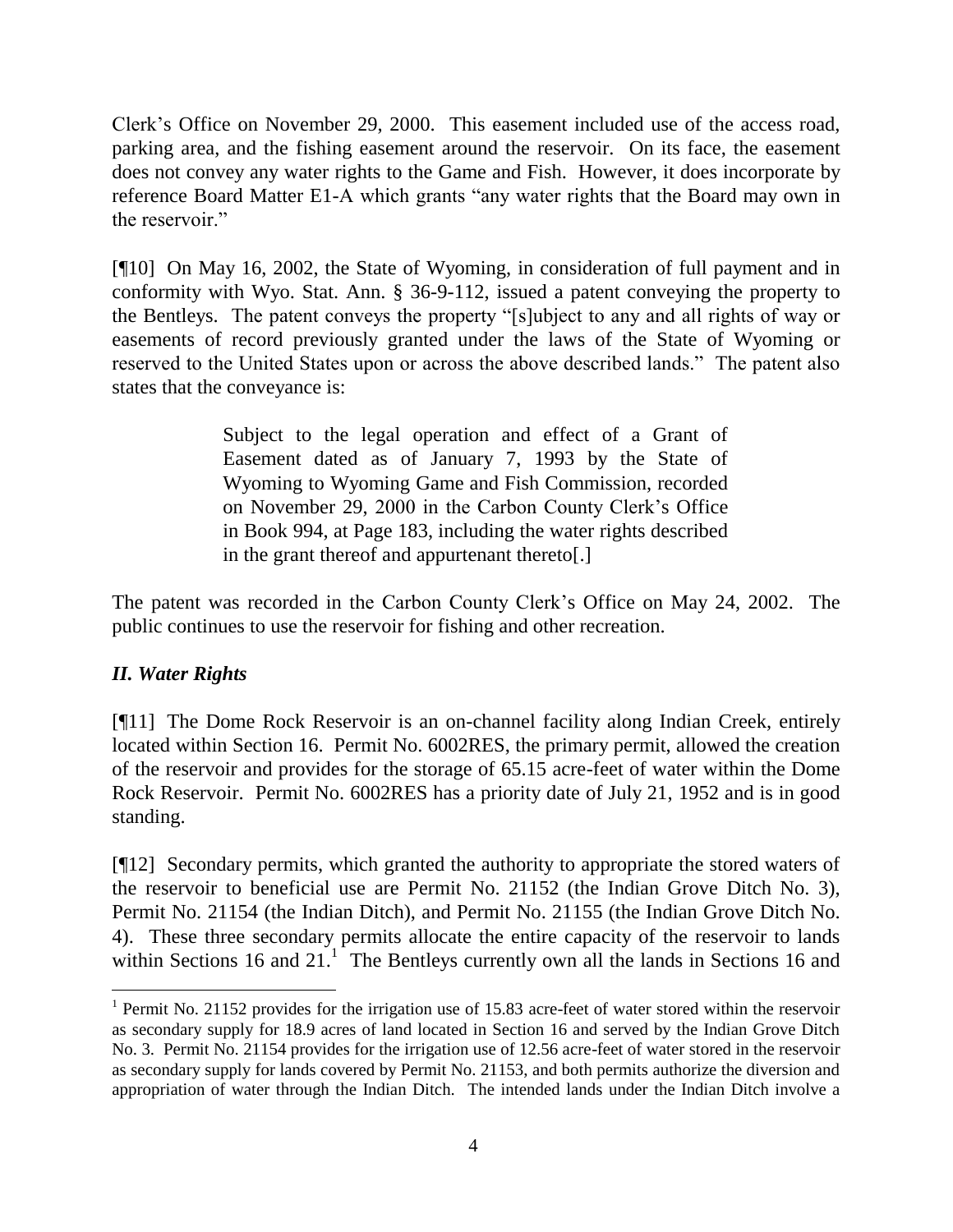21 that benefit from the water rights preserved in the permits. $2$ 

## *III. Proceedings Below*

 $\overline{a}$ 

[¶13] On September 29, 2004, the Bentleys filed their Complaint for Declaratory and Injunctive Relief, Quiet Title, and Damages for Trespass. With respect to the easement, the Bentleys claimed that the easement was not valid, sought to quiet title, and requested damages for trespass and a temporary taking. With respect to the water rights, the Bentleys took the position that, as owners of the lands benefiting from the use permits, they are the owners of the water in the reservoir.<sup>3</sup> Appellees filed a Motion to Dismiss pursuant to W.R.C.P. 12(b)(6), for failure to state a claim upon which relief can be granted. The district court granted that motion in part, disposing of the Bentleys" first, second, fifth, and sixth causes of action, ruling that the Game and Fish holds a valid easement. The district court denied the motion to dismiss the Bentleys" third and fourth causes of action pertaining to water rights associated with Section 16. Subsequently, the parties submitted cross-motions for summary judgment on the Bentleys' water rights claims. The district court resolved the case by granting summary judgment in part for both parties. It concluded that the water rights for irrigation of Section 16 were conveyed to the Game and Fish, but that the Bentleys own the water rights appurtenant to Section 21. The Bentleys appealed.

total of 15.0 acres located in Section 16. Finally, Permit No. 21155 provides for the irrigation use of 36.76 acre-feet of water stored in the reservoir as secondary supply for lands described under Permit No. 10157, and both permits authorize the diversion and appropriation of water through the Indian Grove Ditch No. 4. The intended lands under Indian Grove Ditch No. 4 involve a total of 43.9 acres, 39.1 of which are located in Section 21 and 4.8 of which are located in Section 16.

 $2$  The Bentleys apparently own other water rights appurtenant to Section 16, which are not at issue in this case.

<sup>&</sup>lt;sup>3</sup> The Bentleys asserted the following claims for relief: (1) Quiet Title to Fix the Status of the Real Property with Respect to Ownership; (2) Declaratory Judgment to Ascertain and Establish the Status of the Real Property with Respect to Ownership; (3) Declaratory Judgment to Ascertain and Establish the Plaintiffs" Right to Use Water Appurtenant to the Real Property; (4) Permanent Injunction Prohibiting Interference with any Lawful Appropriation of Water from any Surface, Underground, or Reservoir Water Source Located on, or Appurtenant to, Sections 16 and 21; (5) Declaratory Judgment to Establish a Temporary Taking of Private Property in Violation of the United States Constitution and the Constitution of the State of Wyoming; and (6) Declaratory Judgment to Establish Damages for Trespass by the State of Wyoming and Members of the General Public.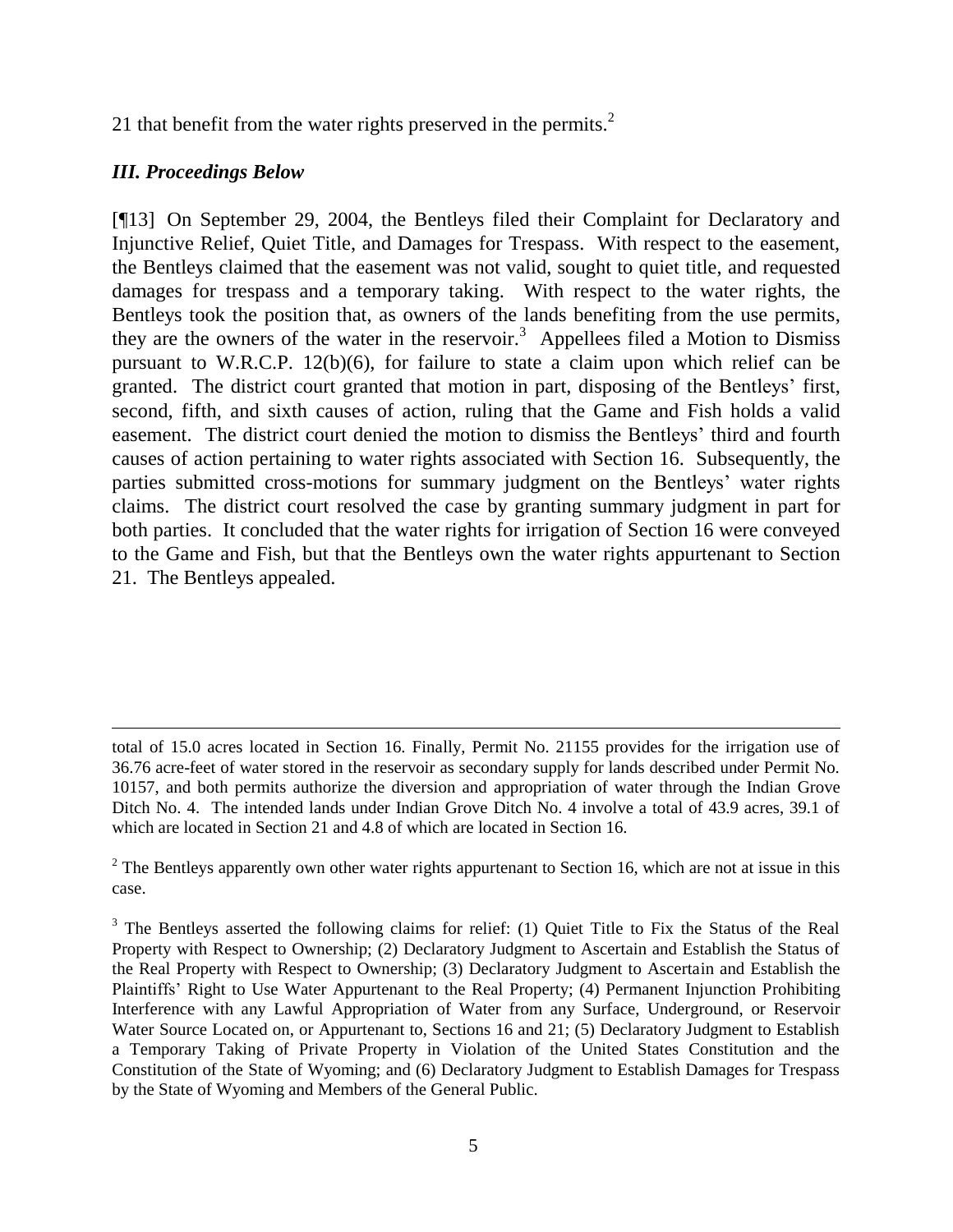### *DISCUSSION*

### *I. Dismissal of Easement Claims*

[¶14] The Bentleys challenge the district court's dismissal of their claims seeking to extinguish the easement and recover damages. The district court concluded that the Bentleys' easement-related claims -- styled as actions seeking declaratory relief, quiet title, trespass damages, and compensation for taking -- failed to state any claims upon which relief could be granted. Pursuant to W.R.C.P. 12(b)(6), the district court granted Appellees' motion to dismiss.

[¶15] On appeal, the Bentleys claim that their ownership of Section 16 is not subject to the easement because: 1) the easement was not created and validly established prior to their purchase of the property; and 2) they had no notice of the easement at the time they purchased the property. Invoking bona fide purchaser status, they assert the easement cannot be enforced against them, relying upon the operation of Wyo. Stat. Ann. § 34-1- 120. The Bentleys" argument is premised on the nature of the State"s ownership after the Sales Contract was executed. As stated in their brief, "as of June 3, 1993, the State of Wyoming no longer owned Section 16; and therefore, no longer owned any interest in which to convey an easement." The Bentleys contend that any interest granted by the State after June 3, 1993, cannot be enforced against them.

[¶16] This Court will sustain a dismissal only if the complaint shows on its face that the plaintiff was not entitled to relief under any set of facts. *Hochalter v. City of Gillette*, 2005 WY 125, ¶ 9, 120 P.3d 674, 677 (Wyo. 2005); *Natrona County v. Blake*, 2003 WY 170, ¶ 5, 81 P.3d 948, 950-51 (Wyo. 2003). The "facts alleged in the complaint are admitted and the allegations must be viewed in the light most favorable to plaintiffs. Dismissal is a drastic remedy, and is sparingly granted." *Cranston v. Weston County Weed & Pest Bd.*, 826 P.2d 251, 254-55 (Wyo. 1992); *Darrar v. Bourke*, 910 P.2d 572, 575 (Wyo. 1996); *Wilson v. Town of Alpine*, 2005 WY 57, ¶ 4, 111 P.3d 290, 291 (Wyo. 2005).

[¶17] The Bentleys" complaint describes or incorporates several documents pertaining to Section 16. We find it helpful to begin our discussion by examining these instruments, determining the nature of the interests created, and the legal effect. We consider first the instruments pertaining to the Bentleys" ownership, followed by analysis of the easement. Finally, we discuss the interplay between the instruments to determine whether the Bentleys stated any claims for relief concerning the easement.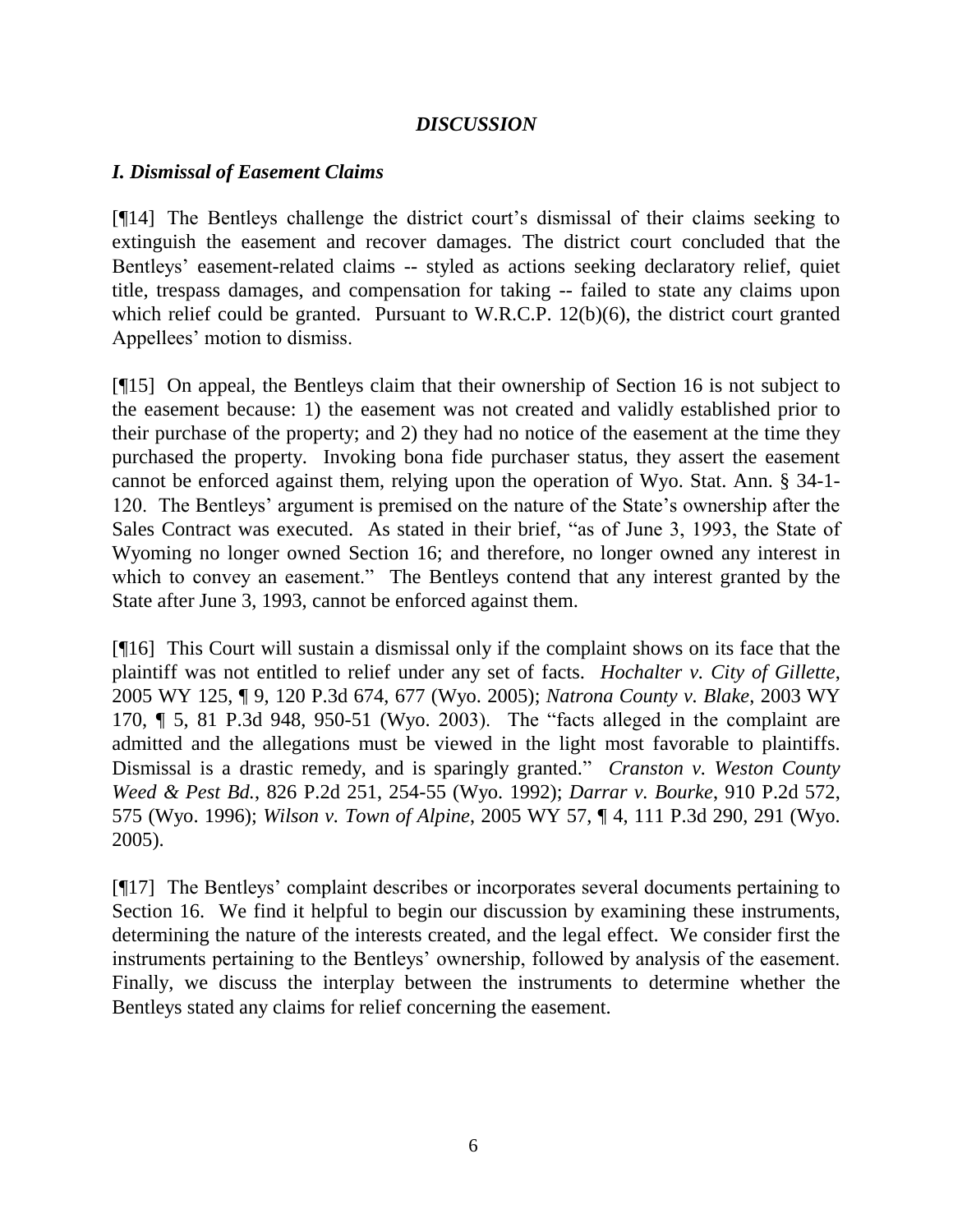### **A. Bentleys' Ownership**

#### 1. Sales Contract

 $\overline{a}$ 

[¶18] After he was the successful bidder at the public auction, Mr. Anselmi and the State entered into the Sales Contract on June 3, 1993. The Sales Contract was an installment land contract, specifically authorized by statute. $4\,$  In an installment land contract, the seller agrees to accept payments from the buyer, usually over a period of time, until the price set by the contract has been paid. *In re Estate of Ventling*, 771 P.2d 388, 389 (Wyo. 1989). When all payments have been made, the seller is bound to convey title to the buyer. *Id*.

[¶19] Pursuant to Wyo. Stat. Ann. § 36-9-107(b) (LexisNexis 2005), the buyer must record an installment contract for the purchase of state lands in the county where the property is located. The Sales Contract was recorded in Carbon County on June 16,

 $4$  Wyo. Stat. Ann. § 36-9-107 (LexisNexis 2005) states:

(a) The terms of payment for school and state lands shall be as follows: not less than twenty-five percent (25%) of the purchase price in cash on day of sale, the balance is not to exceed thirty (30) equal annual payments figured on the amortization plan, which shall include interest on the deferred part of the payments at a rate of interest established by the board in accordance with current [interest] rates. The interest rate on all amounts not paid when due shall be established by the board in accordance with current lending practices. The purchaser may pay in full at the time of the sale or payment of any installment may be made at any time if accrued interest is paid to the time of payment.

(b) When school or state lands are sold under an installment contract the state shall insert a provision that the vendee shall pay the taxes upon the fair value of the lands sold from the date of the contract. The provision is binding upon the vendee. The installment contract shall be recorded in the county wherein the lands are situated by the vendee within thirty (30) days following its execution.

Wyo. Stat. Ann. § 36-9-108 (LexisNexis 2005) defines amortization plan:

The amortization plan is hereby defined, when applied to state land contracts or certificates, as being that plan under which part of the principal is required to be paid each time interest becomes due and payable, and under which this part payment on the principal increases at each succeeding installment in the same amount that the interest payment decreases, so that the combined amount due on principal and interest on each due date remains the same until the loan is paid in full.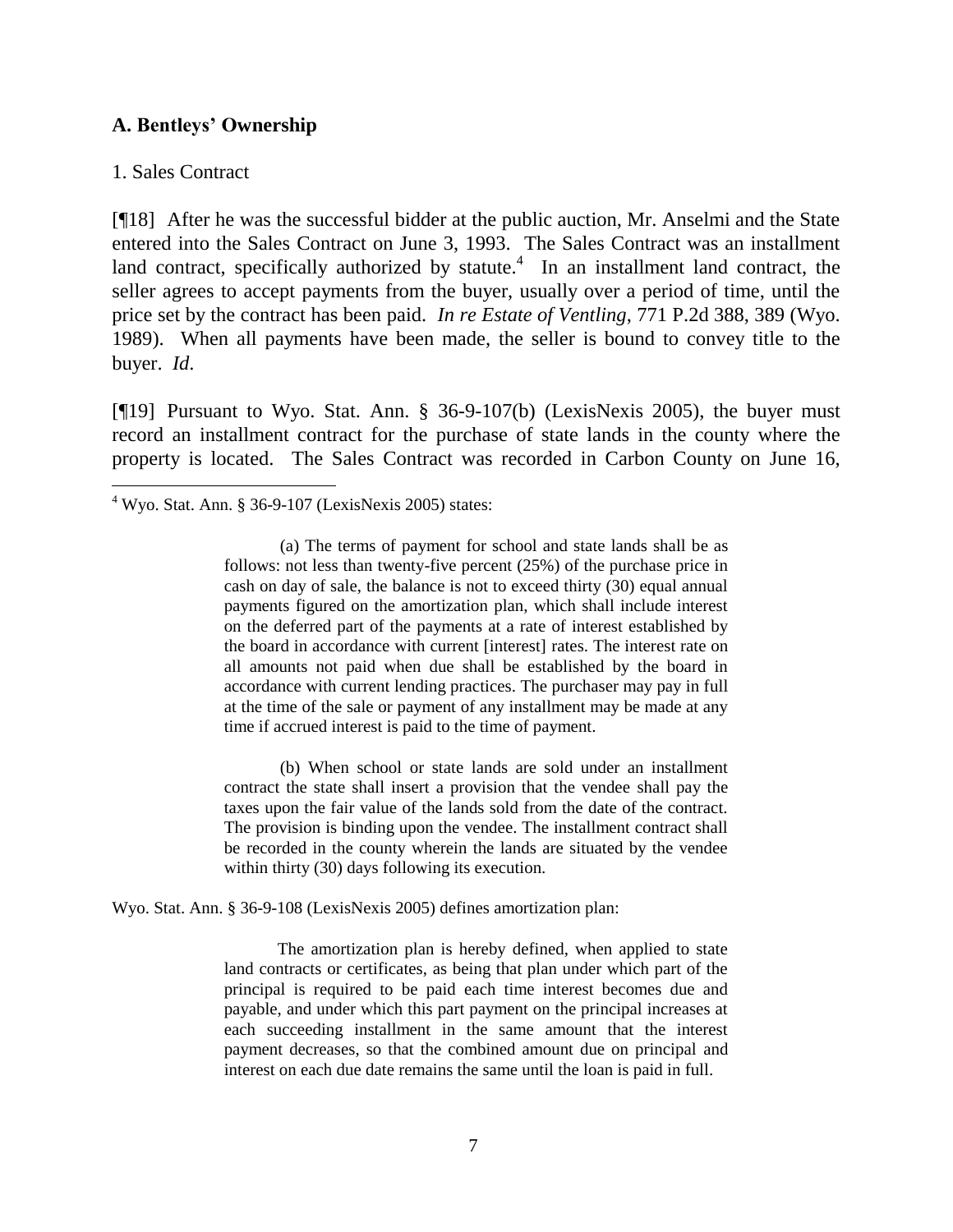1993.<sup>5</sup> Throughout their appeal, the Bentleys attribute significance to the date of the Sales Contract.

[¶20] However, both the statutory provisions governing the sale of public lands and our jurisprudence recognize that even after the date of the Sales Contract, legal title remained with the State. Pursuant to Wyo. Stat. Ann. § 36-9-112(a), fee ownership of Section 16 could be transferred only by patent. That provision states:

> Whenever the purchaser of any state land, or his assign, has complied with all the conditions of this act and has paid all the purchase money therefor, together with the lawful interest thereon, he shall receive a patent for the land purchased. Such patent shall run in the name of the state of Wyoming, it shall be signed by the governor, and countersigned by the director, and attested by the seal of the board. **Such patent signed and executed as aforesaid shall convey a good and sufficient title to the patentee therein named. A fee interest in any state land may be perfected only as herein provided and only by express grant by the**

#### **§ 36-9-109. Certificate of purchase; issuance and contents.**

 $\overline{a}$ 

When any state land shall have been purchased according to law, the board shall make and deliver to the purchaser a certificate of purchase, which shall contain the name of the purchaser, a description of the land purchased, the sum paid, the sum remaining unpaid, the amount of annual payments, which shall include the accrued interest, upon the amortization plan as hereinbefore defined, and the date on which each of the deferred payments falls due. All annual payments shall be due and payable on the first day of December of each year, provided that interest is paid on the full amount of the deferred payments at the rate of four percent (4%) per annum from date of the sale to the first day of December following such date of sale.

The parties do not refer to any certificate and one does not appear in the record on appeal. However, the required contents of the certificate appear within the Sales Contract. For purposes of this appeal, we need not determine the legal impact of the absence of a certificate because it appears that the recorded Sales Contract served as a functional equivalent to give notice to third parties of Mr. Anselmi"s interest in Section 16. In *Olds v. Little Horse Creek Cattle Co.*, 22 Wyo. 336, 356-57, 140 P. 1004, 1011 (1914), we described the certificate as a condition precedent to the right to a patent, but that issue has not been raised by the parties, and we need not question the validity of the patent.

<sup>&</sup>lt;sup>5</sup> Once an installment contract has been awarded for the purchase of state lands, the State is required to issue a certificate to the buyer for recordation. Wyo. Stat. Ann. § 36-9-109 (LexisNexis 2005). That provision states: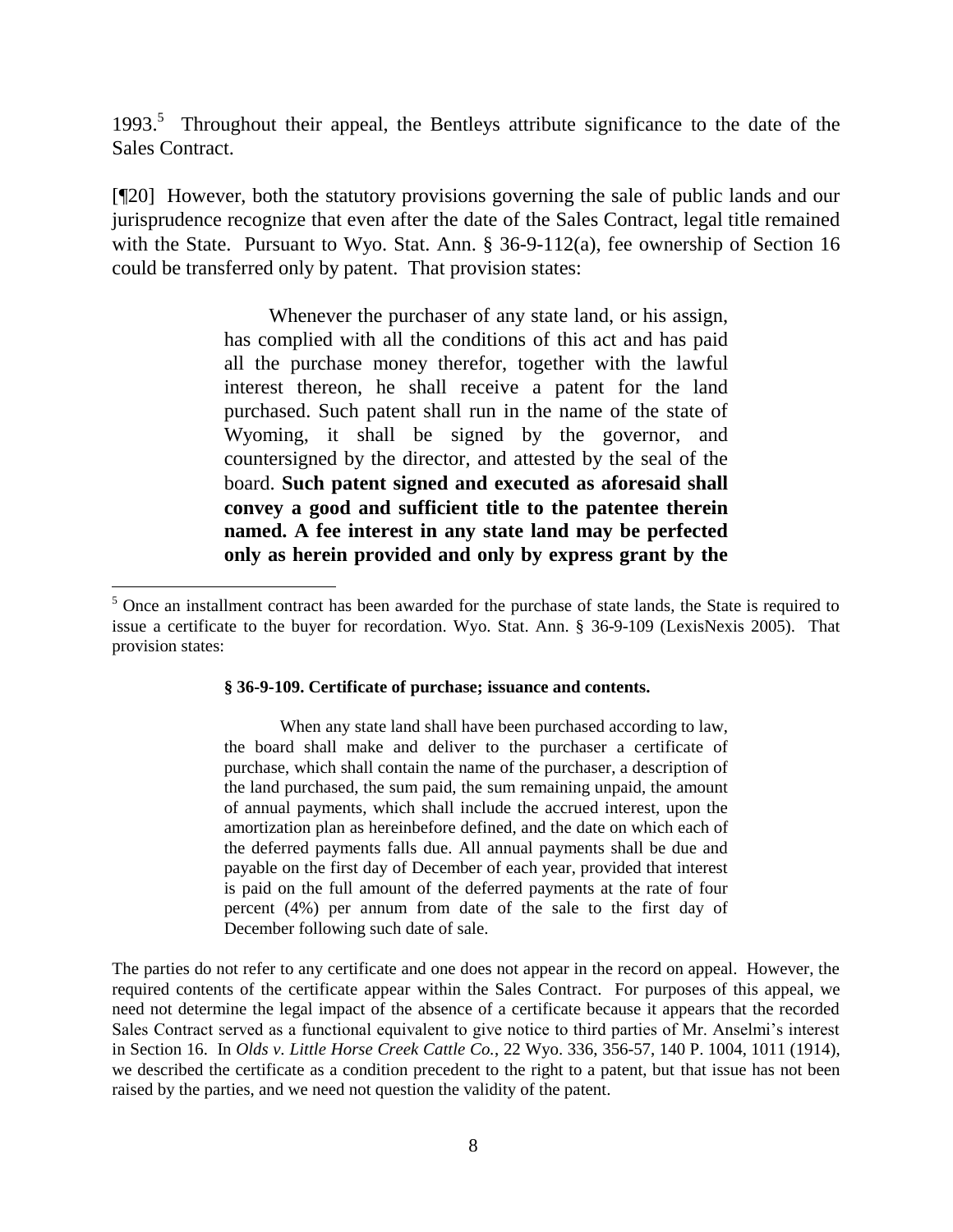### **state of Wyoming for that purpose.**

Wyo. Stat. Ann. § 36-9-112(a) (LexisNexis 2005) (emphasis added).

[¶21] The Bentleys generalize the Sales Contract as the "purchase" of Section 16. They fail to recognize that, when the Sales Contract was assigned to them, it was still an executory contract and remained so until its terms were fulfilled. A contract is executory "where something remains to be done by one or more of the parties" and a "contract for the sale of land is wholly executory until the conveyance is made." *State Highway Comm'n v. Rollins*, Wyo., 471 P.2d 324, 327 (1970), quoting 8A, Thompson on Real Property, § 4441, pp. 249-50 (1963 Repl.). An installment land contract is a contract for sale, not a sale in itself. *Id*.

[¶22] Long ago, this Court construed statutory provisions governing the disposition of state lands similar to those applicable in this case and considered the buyer"s interest under an installment contract. *Olds v. Little Horse Creek Cattle Co.*, 22 Wyo. 336, 140 P. 1004 (1914). *Olds* clearly identifies the buyer"s interest as equitable, and incomplete, in nature. 140 P. at 1008. The buyer "does not acquire a complete equitable title until upon paying the purchase-money and complying with the other conditions precedent he has become entitled to a conveyance." *Id*. The State possesses the same rights as any other seller under an installment land contract and continues to retain legal title to the property. *Id.* at 1008-09. Until the full purchase price is paid, the State "is not bound to convey; there are many uncertain events to happen before it will be known whether [it] will ever have to convey, and [it] retains for certain purposes, [its] old dominion over the estate." *Id.* at 1008. Therefore, the Bentleys could not acquire full "equitable title" until they were entitled to a patent, i.e., when full payment under the Sales Contract had been made. *Id.* at 1011. Since our decision in *Olds*, our jurisprudence has affirmed that a buyer's interest under an installment land contract is equitable in nature, and legal title remains with the seller. *Ventling*, 771 P.2d at 389. Thus, under the executory Sales Contract, the State retained legal title to Section 16 and transferred only a limited equitable interest.

### 2. Assignment to Bentleys

 $\overline{a}$ 

[¶23] On October 12, 2000, Mr. Anselmi assigned his interest in the Sales Contract to the Bentleys.<sup>6</sup> Applying the principles outlined above, it is evident that the Bentleys acquired a limited equitable interest in Section 16 from Mr. Anselmi. The Sales Contract,

<sup>&</sup>lt;sup>6</sup> When he executed the assignment, Mr. Anselmi also provided the Bentleys with a warranty deed for Section 16. Given our conclusion that the State retained title, it is clear that Mr. Anselmi never had legal title to Section 16. Consequently, he was never able to convey legal title to the Bentleys, via the warranty deed or otherwise. The Bentleys acknowledge that the warranty deed did not transfer title to them and do not rely upon it as the basis for their claims.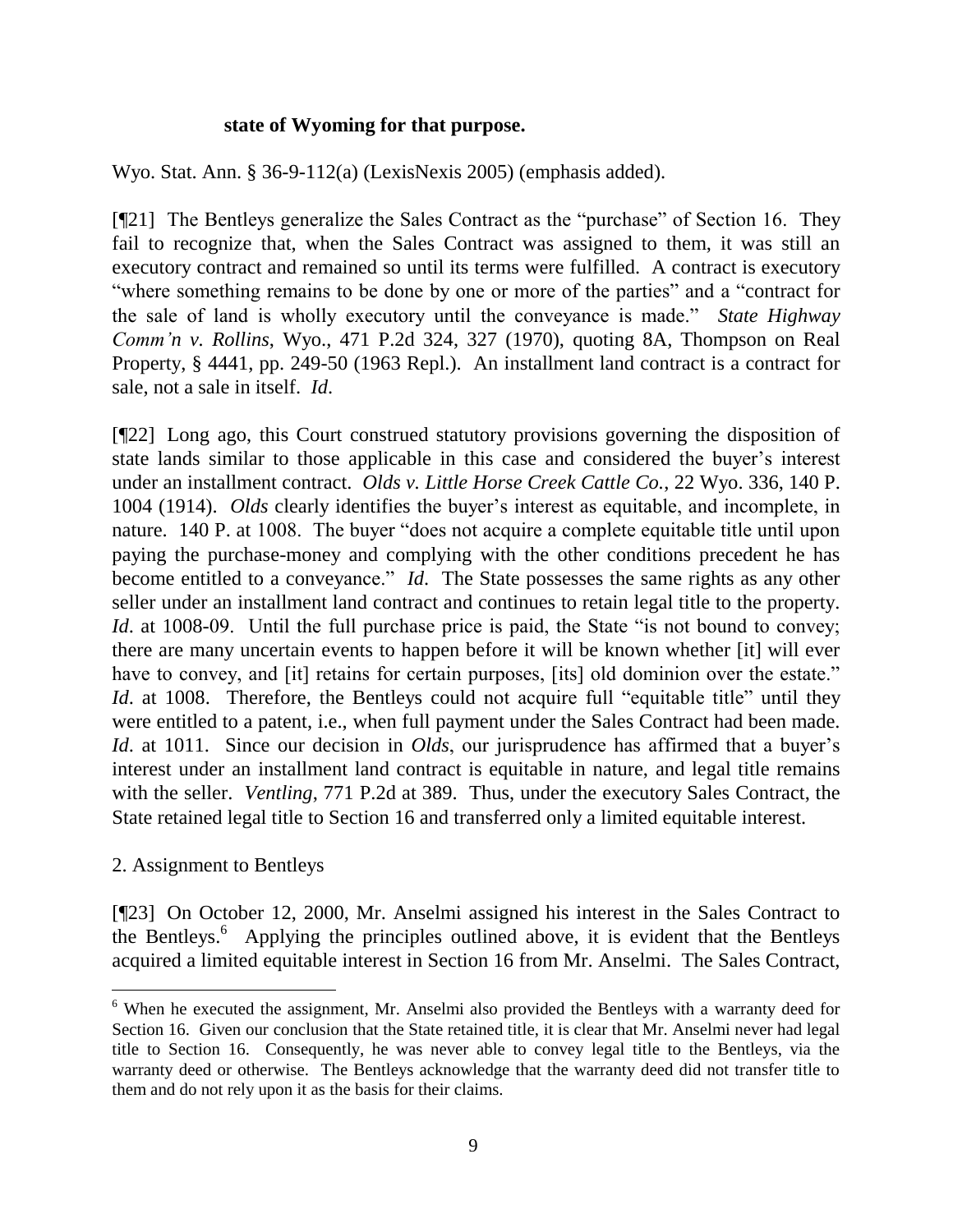as assigned, was still executory, and neither Mr. Anselmi nor the Bentleys were entitled to a conveyance of legal title until the conditions of the Sales Contract were performed. Through the assignment, the Bentleys took the place of Mr. Anselmi, assuming the risks inherent in purchasing an equitable interest, which is subject to outstanding equities and possible imperfections. 77 Am. Jur. 2d *Vendor and Purchaser* § 373 (2006). In *Caldwell v. Bush*, 6 Wyo. 342, 353, 45 P. 488, 490 (1896), we highlighted the uncertainty of purchasing such an equitable interest noting, "the doctrine of caveat emptor applies."

# 3. Patent to Bentleys

[¶24] After the Bentleys made full payment under the Sales Contract, they received a patent in accordance with Wyo. Stat. Ann. § 36-9-112(a). Patent number 2992 issued on May 16, 2002, and was recorded on May 24, 2002. The patent specifies that the Bentleys' title to Section 16 is subject to the easement. Although the Bentleys have framed their causes of action and arguments on appeal as if there are inconsistent claims to Section 16, the patent is consistent with the existence of the easement.

[¶25] The Bentleys" real complaint is that they do not believe their patent conveyed all they were entitled to receive under the Sales Contract. However, once a contract for the sale of realty has been executed, its provisions merge with the conveyance and are no longer separately enforceable. *Rehnberg v. Hirshberg*, 2003 WY 21, ¶ 13, 64 P. 3d 115, 119 (Wyo. 2003). The Bentleys" rights are therefore controlled by the patent. *Id*. *See also Bakken v. Price*, Wyo., 613 P.2d 1222, 1227-29 (1980). Because the patent specifies that title is subject to the easement, the Bentleys" title is indeed subject to the easement.

## 4. Equitable Doctrines

[¶26] The Bentleys acknowledge that they did not obtain legal title until the patent issued in 2002, but they assert that two principles – relation back and equitable conversion – apply under the circumstances. According to the Bentleys, equity transforms the nature of the interests discussed above to recognize in them full ownership of Section 16 prior to the patent. They reason that their full ownership in Section 16 thereafter divested the State of the ability to convey an easement to Game and Fish. As explained below, however, we do not find either of the equitable doctrines to have that effect.

## *a) Doctrine of Relation*

[¶27] The Bentleys contend the patent relates back to the inception of their interest in Section 16. According to them, relation back makes their patent effective as of June 3, 1993, the date of the Sales Contract. The Bentleys rely upon *Roberts v. Hudson*, 25 Wyo. 505, 507-10, 173 P. 786, 787-88 (Wyo. 1918), where the doctrine of relation was applied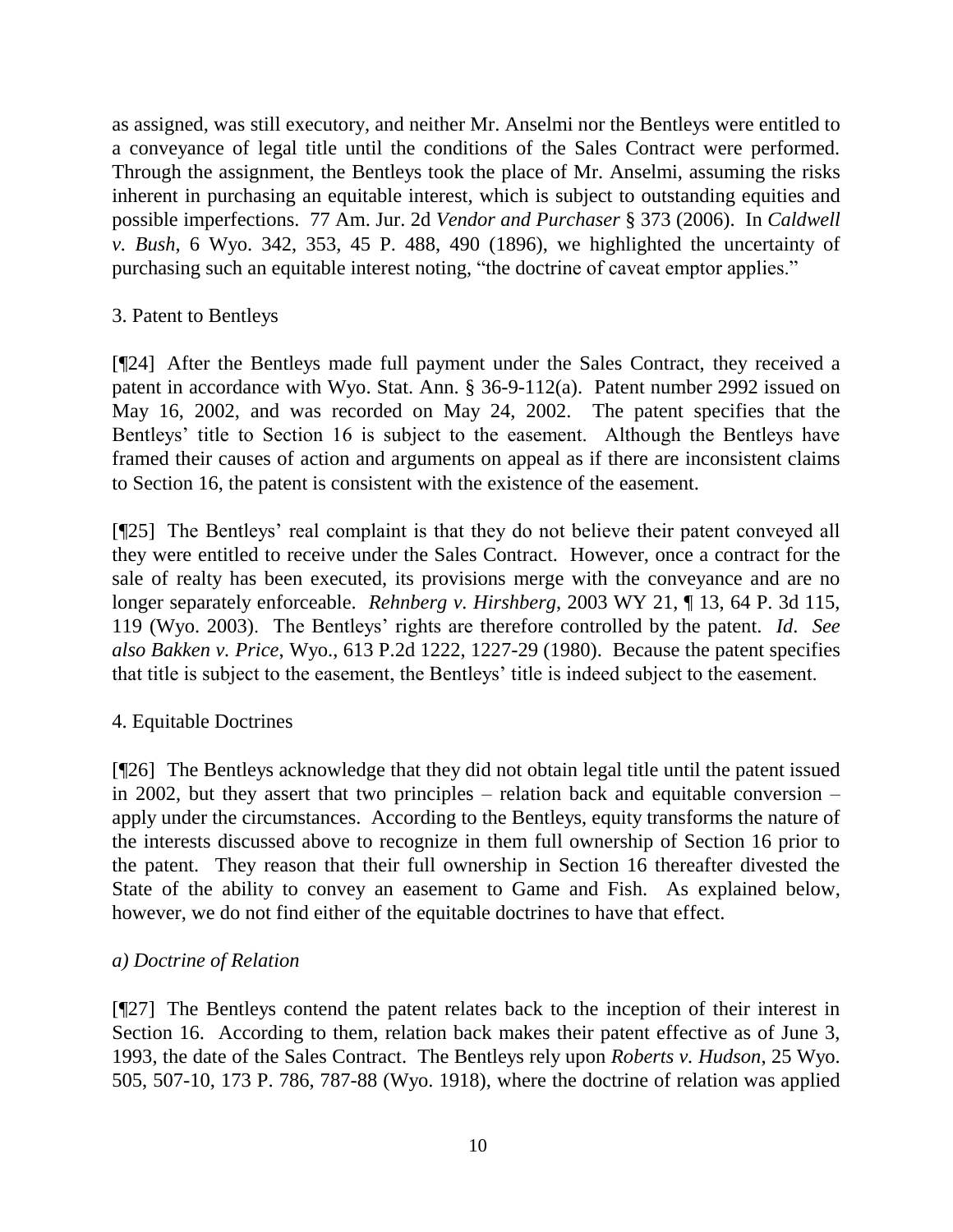to uphold a mortgage granted by a patentee prior to receiving his patent. *Roberts* involved patented lands acquired by entry. The Court observed, "[t]he general [principle] unquestionably is, that a Government patent, when issued, relates back to the original entry, and perfects and makes valid any attempted transfer by the patentee intermediate the entry and patent." *Id.* at 787.

[¶28] The Bentleys do not find any meaningful distinction between the equitable interest acquired by entry in *Roberts* and their interest under the Sales Contract. However, one distinction is clear: the patentee in *Roberts* had achieved complete equitable ownership by fulfilling every condition necessary to his patent. "Having made his filing, paid the initial payment, made proofs of the required expenditures for the three years and having submitted his final proof **before he gave the mortgage he had then done all that he was then required to do or could do to entitle him to a patent.**" *Roberts*, 173 P. at 787 (emphasis added). Here, there is no dispute that the conditions of the Sales Contract were not satisfied on June 3, 1993.

[¶29] Still, we have held that an imperfect equitable right in land may suffice to apply the doctrine of relation. *Walliker v. Escott*, Wyo., 608 P.2d 1272, 1277 (1980). In *Walliker*, the patentee had given quitclaim deeds to third parties before receiving her patent. The deeds were upheld, as equity required. *Id*. As a function of equity, the contours of the doctrine of relation are difficult to state with precision. Recently, we recognized *Walliker* as presenting "a classic relation-back case, founded in the traditional land entry to patent rationale." *Kennedy Oil v. Lance Oil & Gas Co.*, 2006 WY 9, ¶ 19, 126 P.3d 875, 881 (Wyo. 2006). Ultimately, the doctrine "is a fiction of law resorted to whenever justice requires." *Roberts*, 173 P. at 787.

[¶30] In contrast to *Walliker*, this is not a classic relation back situation. Even when viewed in a light most favorable to the Bentleys, it is clear they seek relation back of a legal title they have not acquired. They claim entitlement to an unencumbered fee interest in Section 16, free from the easement, under the Sales Contract. However, we have never applied the doctrine of relation to rectify a perceived deficiency in a patent, i.e., the owner's claim that his earlier, equitable interest was not fully realized by the conveyance. The Bentleys provide no legal authority for this novel use of the doctrine of relation.

[¶31] The Section 16 patent, by its terms, conveyed title subject to the easement. Even if we were to conclude that the patent related back to June 3, 1993, that legal fiction would not provide the Bentleys the relief they desire. Under these circumstances, the district court properly concluded that the Bentleys did not present any reason and justice did not require the application of the doctrine of relation.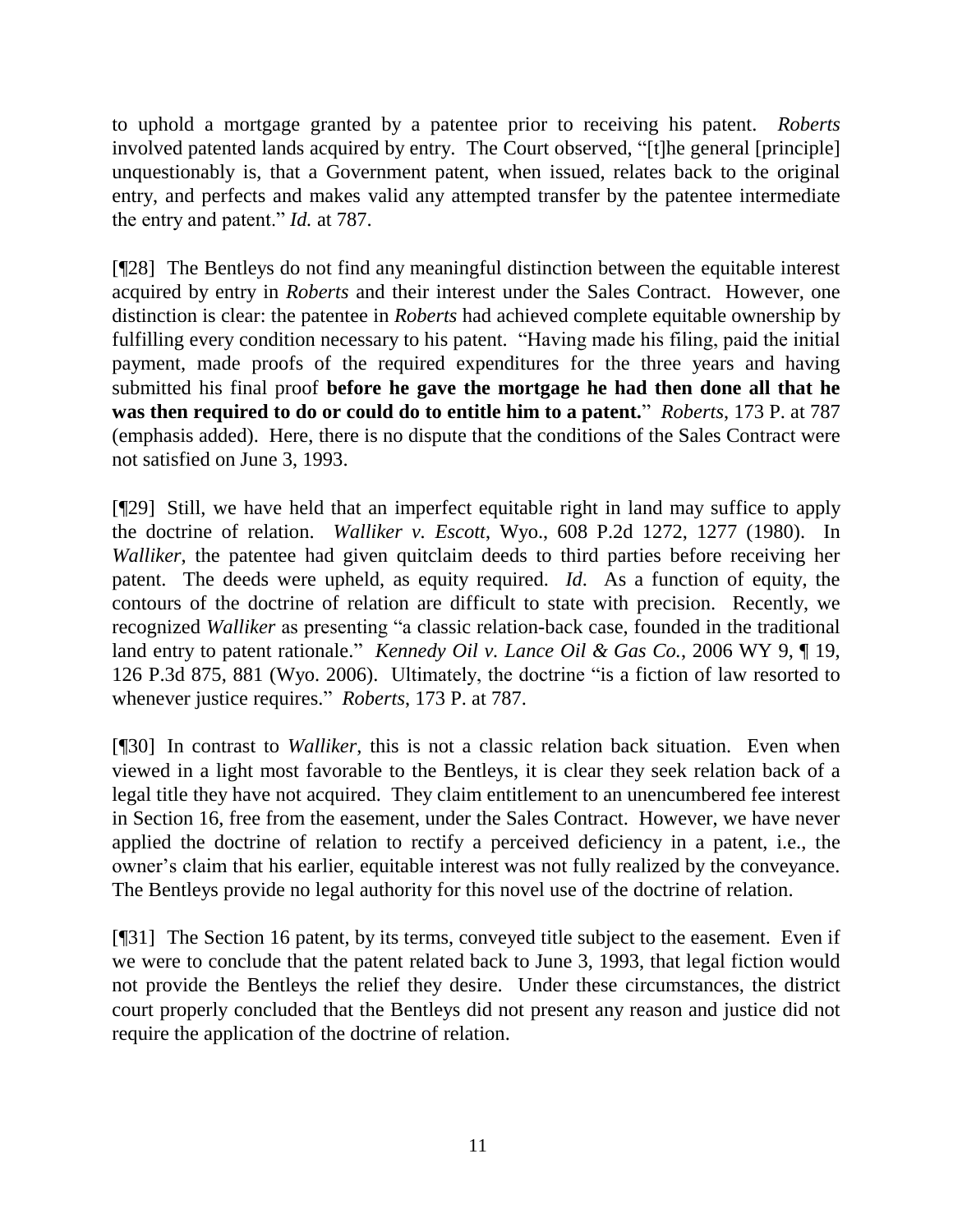## *b) Equitable Conversion*

[¶32] The Bentleys assert that equity made them full owners of Section 16 and divested the State of ownership before the patent issued. Although they do not identify the doctrine of equitable conversion by that name, we interpret their argument as seeking its application. "The equitable conversion theory treats the interest of the purchaser to be tangible real estate from the time the installment land contract or contract for deed is executed and considers the purpose of the retention of title by the vendor to be a security interest, with the contractual right to the balance of the purchase price treated as personalty." *Ventling*, 771 P.2d at 390.

> This rule, for many purposes, determines in equity the rights of the parties and others who have succeeded to the interest of either party by transfer or otherwise; and the rule is itself but the consequence of the familiar doctrine of courts of equity that for many purposes things agreed to be done are treated as if they were actually done . . . .

*Olds*, 140 P. at 1007. Stated another way, equitable conversion flows from the maxim that "equity regards and treats as done what, in good conscience, ought to be done." *Ventling*, 771 P.2d at 390.

[¶33] We rejected the application of equitable conversion to installment land contracts in both *Ventling* and *Olds*. *Ventling* noted the problems that may arise when equitable conversion is applied, and held that a judgment lien does not attach to the buyer's equitable interest. 771 P.2d at 390-392. *Olds* rejected application of the doctrine to obligate the buyer to pay taxes on state land, preventing that land from being sold at a tax sale. 140 P. at 1007-1013. This Court also rejected the doctrine in *Moncrief v. Louisiana Land & Exploration Co.*, 861 P.2d 516, 518, 529 (Wyo. 1993) (on rehearing, overruling *Moncrief v. Louisiana Land & Exploration Co.*, 861 P.2d 500 (Wyo. 1993) (applying equitable conversion to farm-out agreement)).

[¶34] In support of their claim that their equitable interest in Section 16 was the equivalent of full ownership, the Bentleys rely upon language appearing in *Pedro/Aspen, Ltd. v. Board of County Comm'rs*, 2004 WY 84, ¶¶ 17-18, 94 P.3d 412, 418 (Wyo. 2004), *Dubray v. Howshar*, 884 P.2d 23, 26 (Wyo. 1994), and *Mayflower Restaurant Co. v. Griego*, 741 P.2d 1106, 1113 (Wyo. 1987). Taken out of context, quoted portions from these cases seem to support the Bentleys" view. *Mayflower*, 741 P.2d at 1113 ("When property is sold under a valid contract and an escrow created, the purchaser under the contract is the equitable owner and assumes all the risk, including liability of ownership, while the seller holds legal title in trust for the purchaser as security for the performance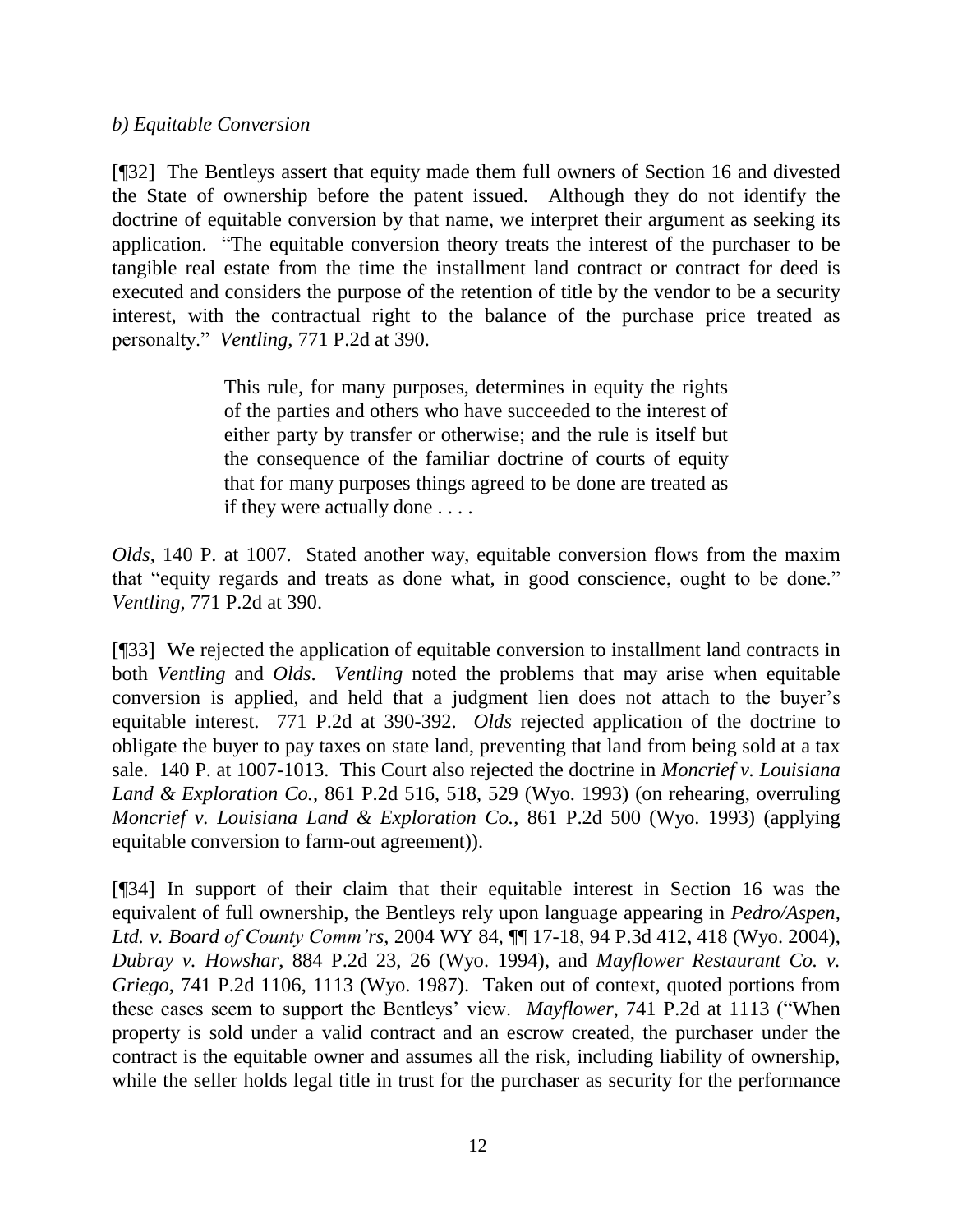of the contract."); *Dubray*, 884 P.2d at 26; *Pedro/Aspen*, ¶ 17, 94 P.3d at 418 ("We have held the vendor under a typical contract for deed has parted with title, possession, and control of the property.").

[¶35] However, the cases the Bentleys rely upon did not involve questions of title and competing claims to property. *Mayflower* and *Dubray* addressed tort liability and the duty of vendors of property in that regard. *Mayflower*, 741 P.2d at 1113; *Dubray*, 884 P.2d at 26. In *Pedro/Aspen*, a buyer under a contract for deed was held to have standing to challenge a county"s zoning regulation. *Pedro/Aspen*, ¶¶ 15-23, 94 P.3d at 417-19. We do not disagree that an equitable interest in property may be relevant to inquiries regarding standing to maintain a suit or premises/tort liability. When these cases are considered in context, however, they simply do not provide support for the Bentleys" claims in this case. Again, the Bentleys" complaint demonstrates that their interest under the Sales Contract was an incomplete equitable interest, and legal title to Section 16 remained with the State.

# **B. Easement**

[¶36] The Bentleys challenge the validity of the easement, in large part, based upon their understanding of their ownership interest in Section 16 at various points in time. As to the recorded grant, they assume that the State lacked any ability to make that conveyance in 2000 because it had previously conveyed Section 16 pursuant to the Sales Contract. The Bentleys therefore focus upon the Board"s actions in early 1993 and conclude that no valid easement predates the Sales Contract.

1. Board Matter E-1A

 $\overline{a}$ 

[¶37] The district court found that Board Matter E-1A created a valid easement. Board Matter E-1A describes the Game and Fish request for "an easement to provide public vehicular road access, a parking lot, and a 50" wide fishing easement around the shoreline of Dome Rock Reservoir. The entire acreage will encompass approximately 12.30 acres. . . . The easement also grants the Wyoming Game and Fish any water rights that the Board may own in the reservoir." Board Matter E-1A also documents Board approval of the Game and Fish application. The Bentleys" complaint also recites that Game and Fish paid \$26,500 in exchange for the easement encompassing approximately 12.3 acres.

[¶38] No official grant of easement was recorded until 2000. The Bentleys claim that the failure to formalize the grant and to record it in a timely fashion renders the easement unenforceable against them.<sup>7</sup> We agree with the Bentleys that the Board's approval

<sup>7</sup> Many of the arguments on appeal address the sufficiency of the Board Matter E-1A to create a legally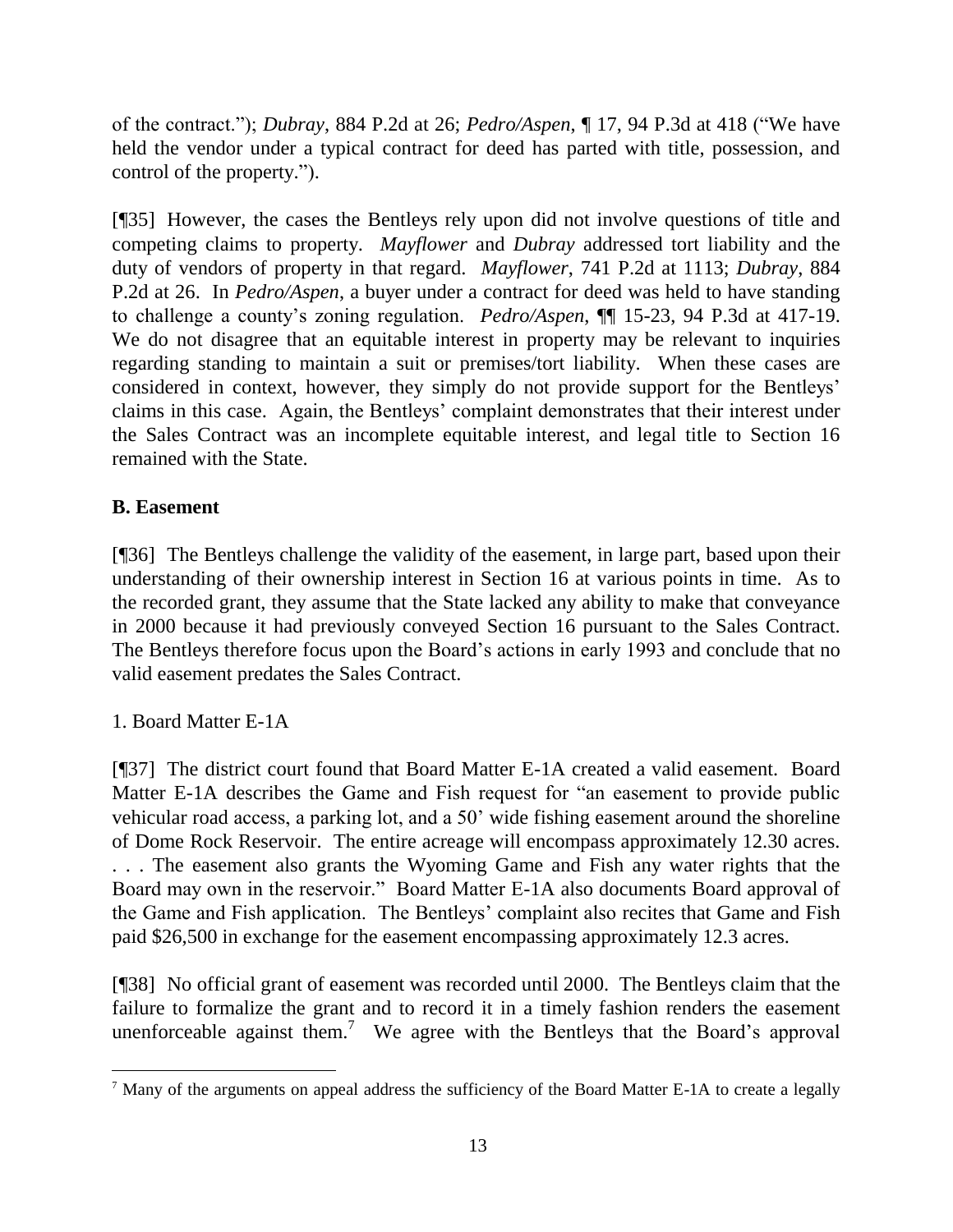lacked material terms and formalities required in a formal conveyance of an interest in state land, but we also agree with the district court that the intent to create an easement was demonstrated by the Board's actions. Board Matter E-1A showing the application, approval, and recited consideration, reflected a clear intent to convey the easement in the future. 4 Powell on Real Property § 34.05 (Michael Allan Wolf ed., 2007). This documented intent may not have the formal, legal significance of creating an easement, but it is highly relevant to a determination of competing equitable interests in land. *Id*.

2. Easement No. 5382

 $\overline{a}$ 

[¶39] The Board of Land Commissioners has discretionary authority to grant public easements over state lands. Wyo. Stat. Ann. § 36-9-118 (LexisNexis 2005) provides:

> The board of land commissioners may, at their discretion, grant permanent rights-of-way or easements across or upon any portion of state or school lands, upon such terms as the board may determine, for any ditch, reservoir, railroad, public highway, telegraph and telephone lines, or other public conveyances.

Having already determined that the State held legal title to Section 16 on the date it granted the easement, we reject the Bentleys" repeated assertions that the November 28, 2000 grant was void on that basis.

## **C. Which Instrument/Interest Prevails?**

1. Recording Act and Bona Fide Purchaser Status

[¶40] The parties have asserted various arguments regarding "notice" without the benefit of an orderly or meaningful analysis of the various legal and equitable interests involved. We begin with the pertinent provision of the recording act:

# **§ 34-1-120. Unrecorded conveyance void as to subsequent purchasers recording first.**

Every conveyance of real estate within this state, hereafter made, which shall not be recorded as required by

valid easement. The focus upon the Board"s actions in 1993 is a result of the Bentleys" erroneous conclusion that the State lost title to Section 16 after it entered into the Sales Contract with Mr. Anselmi. Having explained that the State retained legal title and the ability to convey, we need not discuss further the parties' arguments pertaining to the creation of an easement in 1993.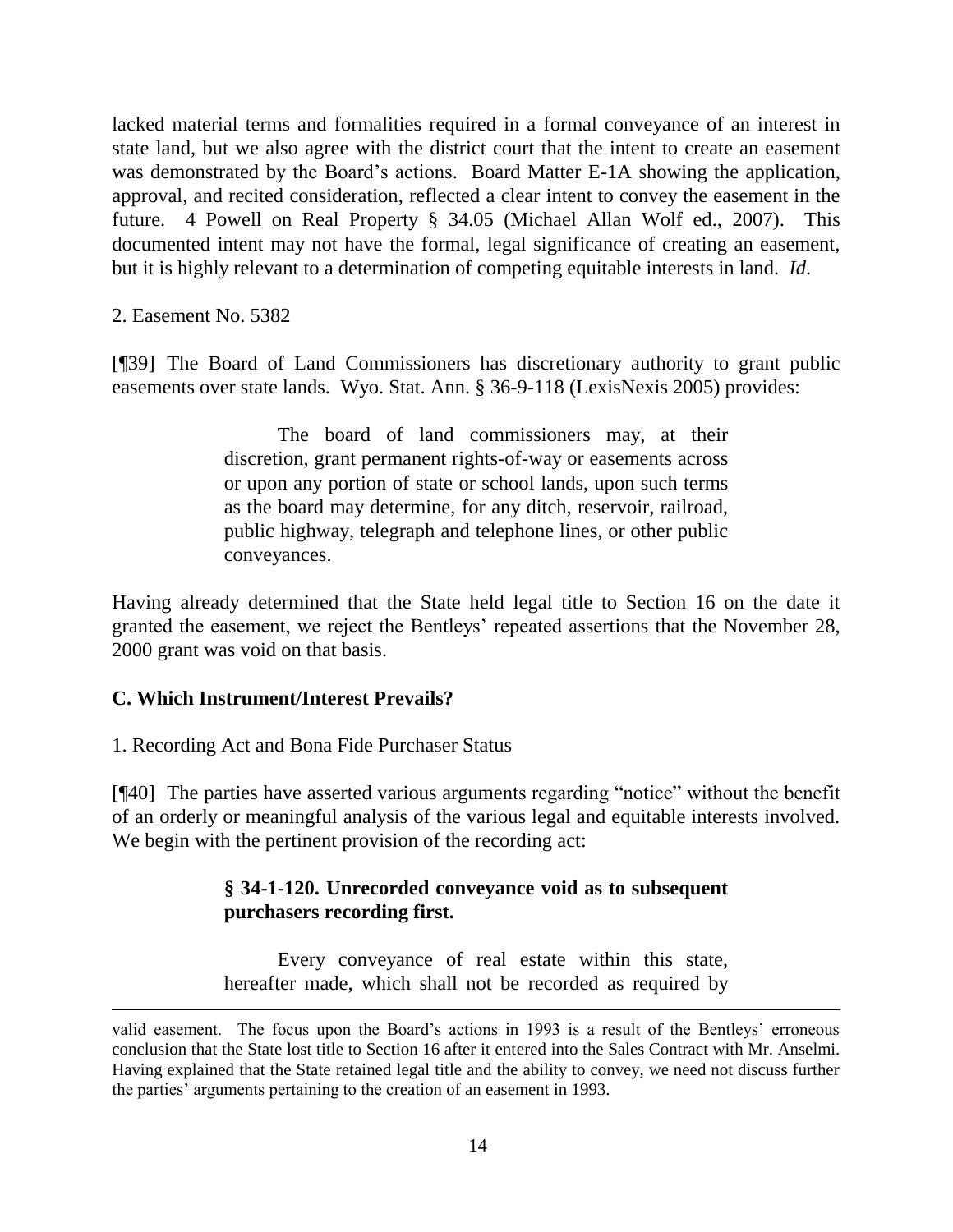law, shall be void, as against any subsequent purchaser or purchasers in good faith and for a valuable consideration of the same real estate or any portion thereof, whose conveyance shall be first duly recorded.

To prevail in a contest under Wyo. Stat. Ann. § 34-1-120 (LexisNexis 2005), the Bentleys must show that they have the status of a "bona fide purchaser," which is: (1) a purchaser in good faith; (2) for a valuable consideration, not by gift; (3) with no actual, constructive or inquiry notice of any alleged or real infirmities in the title; and (4) who would be prejudiced by the cancellation or reformation. *Grose v. Sauvageau*, 942 P.2d 398, 402 (Wyo. 1997). The Bentleys do not discuss their burden in this regard. Rather, they simply assume that they are bona fide purchasers under Wyo. Stat. Ann. § 34-1-120 and are entitled to void the easement. We gather that they reach this conclusion because the Sales Contract was recorded on June 16, 1993, before the easement was recorded in 2000.

[¶41] The State asserts that the easement was created and placed of record prior to 2000. The State suggests that Matter E-1A and related documents predating Easement No. 5382 were recorded because they were available to the public at the Office of State Lands and Investments. We have expressly rejected the notion that such filings amount to recording under the recording act. *Torgeson v. Connelly*, Wyo., 348 P.2d 63, 66 (1959). "[T]he Wyoming legislative provisions are definite that the filing or leaving of a conveyance in any office other than that of the register of deeds cannot constitute constructive notice." *Id.* Thus, we focus upon Easement No. 5382, recorded on November 29, 2000, as the only conveyance pertaining to the easement which was recorded in the real property records in Carbon County.

[¶42] The Bentleys assert they were purchasers in good faith whose conveyance was recorded prior to Easement No. 5382 and, therefore, their ownership of Section 16 is not subject to the easement. A statutory definition for purchaser is provided: "The term 'purchaser', as used in this act shall be construed to embrace every person to whom any estate or interest in real estate shall be conveyed for a valuable consideration, and also every assignee of a mortgage or lease, or other conditional estate." Wyo. Stat. Ann. § 34- 1-101 (LexisNexis 2005). Conveyance is also defined by statute:

> The term "conveyance", as used in this act, shall be construed to embrace every instrument in writing by which any estate or interest in real estate is created, alienated, mortgaged or assigned, or by which the title to any real estate may be affected in law or in equity, **except** wills, leases for a term not exceeding three (3) years, **executory contracts for the sale or purchase of lands**, and certificates which show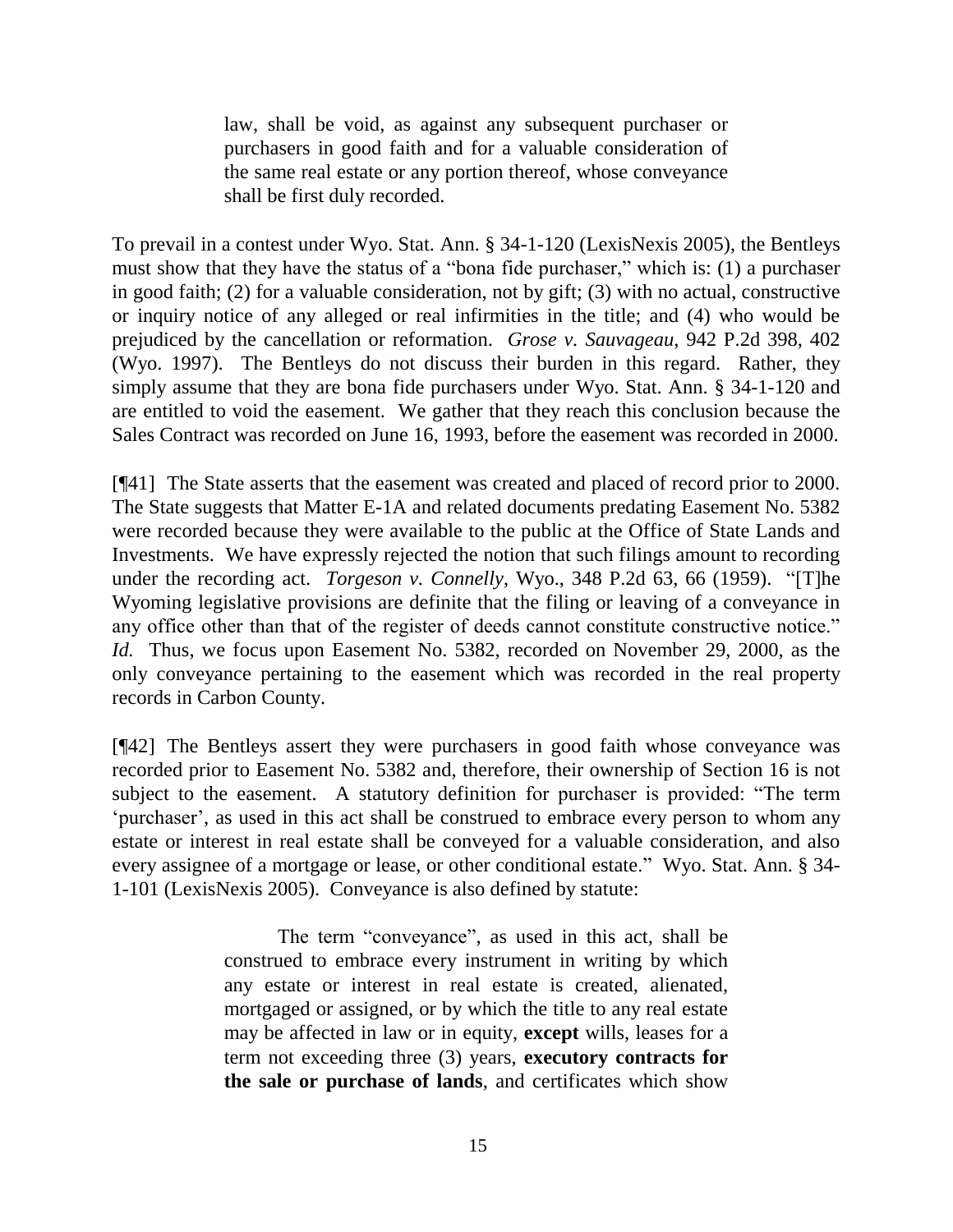that the purchaser has paid the consideration and is entitled to a deed for the lands, and contain a promise or agreement to furnish said deed at some future time.

Wyo. Stat. Ann. § 34-1-102 (LexisNexis 2005) (emphasis added).

 $\overline{a}$ 

[¶43] We accept that the Bentleys, who were paying valuable consideration and expecting a conveyance of Section 16, were "purchasers" within the meaning of the recording act. However, they did not receive a conveyance to Section 16 until they received the patent. The Sales Contract was an executory contract, specifically excluded from the statutory definition of conveyance. Accordingly, the fact that the Sales Contract was recorded does not change the operation of Wyo. Stat. Ann. § 34-1-120.<sup>8</sup> By its express terms, the statute provides no protection for a purchaser who was not the first to record a conveyance. For purposes of this appeal, the first conveyance to be recorded was Easement No. 5382. The Bentleys' conveyance, the patent, was recorded two years later.

The man who records a contract to sell land in Wyoming is like the farmer who puts a scarecrow in his cornfield. It may not be a real man, but it keeps the crows away. Recording of contracts for purposes of cutting off subsequent grantees isn"t provided for in the statutes, but by decision it will shoo the crows away. Originally ours was an especially confusing situation both to the crows and to the farmer because of our recording scheme. One paragraph of the statute says that every instrument touching any interest in land which is recorded will be notice, and another provides an unrecorded conveyance is void as against a subsequent bona fide purchaser who first records. [The statute] defines a *conveyance* so that an executory contract is expressly excluded, and yet another permits the recording of an executory contract but does not say the record will be notice.

Robert S. Sturges, *Recording the Land Contract*, 6 Wyo. L. J. 208, 208 (1951-1952) (italics in original) (footnotes omitted). This discrepancy was addressed in *Hawkins v. Stoffers*, 40 Wyo. 226, 276 P. 452 (1929), *reh'g denied,* 40 Wyo. 226, 278 P. 76 (1929). *Hawkins* concluded the buyer under an installment contract had a paramount right to title against a prior purchaser who did not take possession or record his deed right away. 40 Wyo. at 248-254. The decision recognized that an executory contract was not a conveyance, but the buyer was nevertheless able to defeat a prior claim to the property because he had assumed possession. *Id*. at 248. Relying upon principles of justice and equity, the Court determined that the buyer"s open and notorious possession provided notice equivalent to registration. *Id*. at 248-254. We consider *Hawkins* instructive in this case, in that it is apparent that principles of justice and equity, and not the provisions of the recording act, are the source of any relief for the Bentleys.

 $8$  We recognize that some may perceive a lack of harmony between Wyo. Stat. Ann.  $8$  36-9-107(b), which requires recording of installment land contracts for state lands, and the exclusion from protection under the recording act against later recorded conveyances. As one commentator summarized decades ago: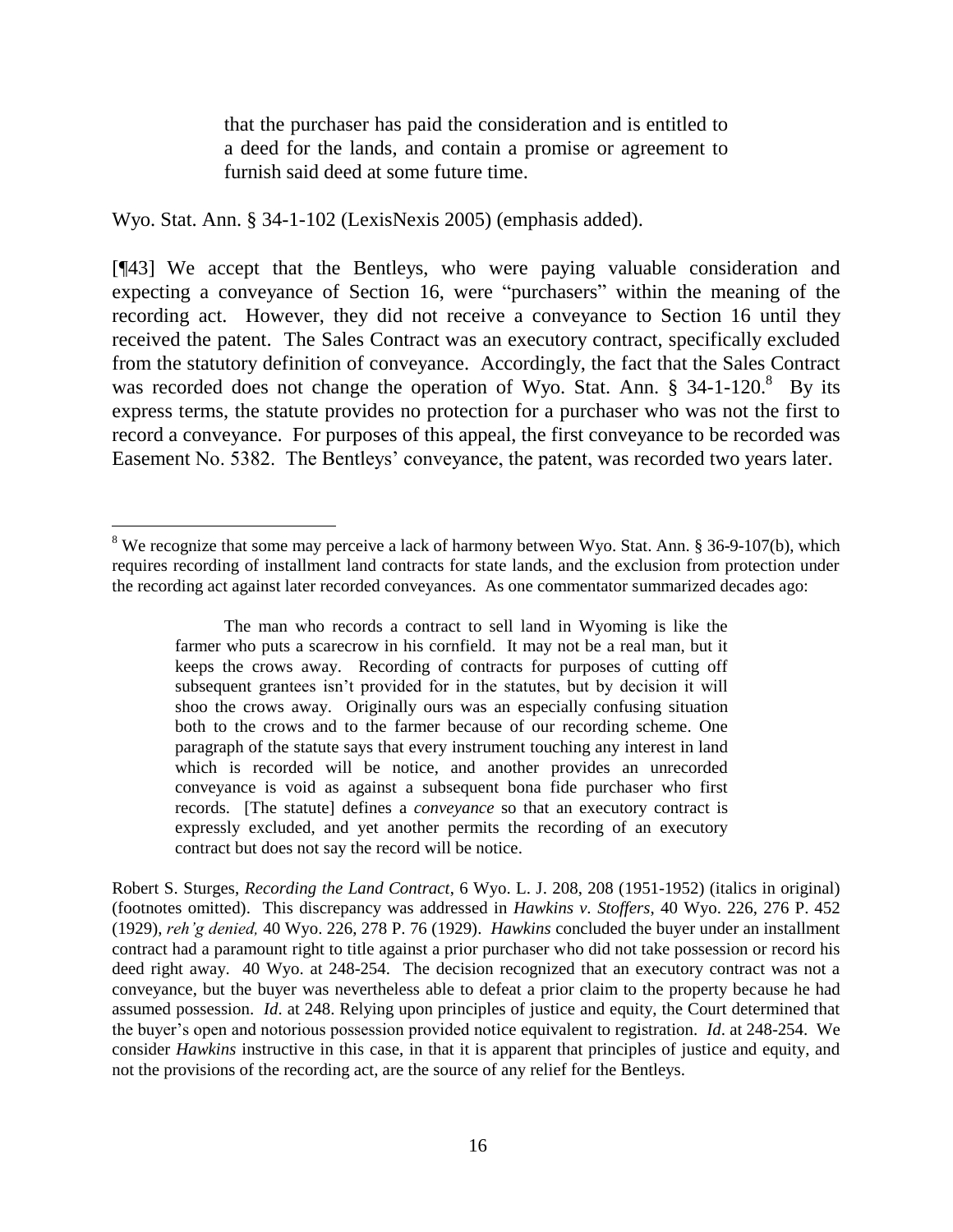[¶44] Moreover, the Bentleys are likewise ineligible for protection under the recording act because they cannot demonstrate that they are bona fide purchasers. Under the third prong of that inquiry, the Bentleys would have to prove that they lacked "actual, constructive or inquiry notice of any alleged or real infirmities in the title" to Section 16. *Grose*, 942 P.2d at 402. This they cannot do. While they might not have discovered documentation of the easement before they received their assignment from Mr. Anselmi, the assignment itself reflects a defect in the title, i.e., it was retained by the State. Any effort to check the county clerk"s records would have revealed that Mr. Anselmi lacked the ability to convey legal title to Section 16. It is apparent that the Bentleys did not make such efforts.

[¶45] The Bentleys" claims that they lacked notice of the easement are solidly refuted by the very facts alleged in their complaint. Their complaint states that at the time of their purchase, Section 16 featured a roadway to the reservoir, a parking lot, and signs announcing that the reservoir is a public fishery. Also, members of the public used the fishery. According to the Bentleys, that public use was known to them and was ongoing. The improvements visible upon physical inspection of the property, as well as the continual access and use by the public, provided inquiry notice of an easement. Perhaps conceding the import of these facts, counsel for the Bentleys admitted actual knowledge of the easement at the hearing on the motion to dismiss.<sup>9</sup>

[¶46] As the foregoing demonstrates, the Bentleys' reliance upon the recording act to void the easement is misplaced.<sup>10</sup> The protections afforded by recording acts generally do not extend to equitable interests as such holders are not considered bona fide purchasers. 77 Am. Jur. 2d *Vendor and Purchaser* § 355 (2006); *See also* 77 Am. Jur. 2d *Vendor and Purchaser* § 373, § 375, § 376 (2006). It is apparent from their pleading that the Bentleys are not entitled to relief under Wyo. Stat. Ann. § 34-1-120.

## 2. Equity

 $\overline{a}$ 

[¶47] A purchaser under an installment contract, although lacking a conveyance, may have a remedy in equity. However, resort to principles of equity is of no assistance to the Bentleys. Their equitable interest was preceded in time by a public interest, documented

 $9 \text{ In their brief(s)}$ , the Bentleys contend that there was no concession of this nature. However, we do not have a transcript of the hearing and, consequently, have no reason to question the district court's statement in its decision letter: "[Counsel] conceded in oral argument before this Court that Plaintiffs did in fact have notice of the easement in question before their purchase of the property...."

<sup>10</sup> As previously noted, their patent does not conflict with the easement. *See Condos v. Trapp*, 739 P.2d 749, 750-751 (Wyo. 1987) (suggesting recording act does not apply in the absence of conflicting conveyances).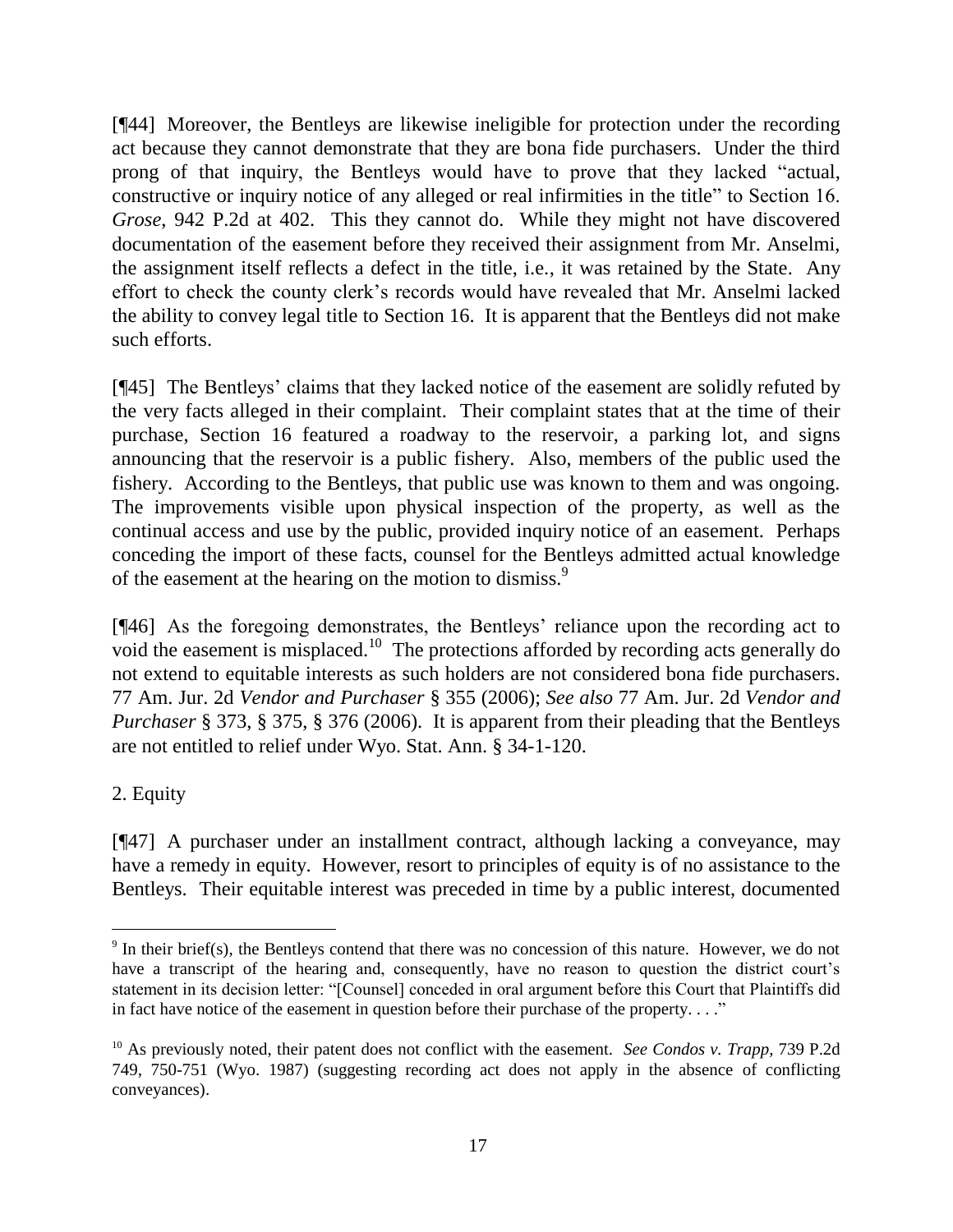in public records, of which they had knowledge.

[¶48] When the recording act does not control, a pertinent common law maxim is "he who is first in time has the better right." *Low v. Sanger*, Wyo., 478 P.2d 60, 63 (1970). The inchoate, equitable interest purchased by Game and Fish arose prior to the Bentleys' equitable interest under the Sales Contract. Generally, "[t]he equitable interest of a purchaser under a contract of sale is subject to the interest of a person claiming under the vendor under a prior transaction, whether such prior transaction was effective to give a legal interest or merely an equitable interest." 77 Am. Jur. 2d *Vendor and Purchaser* § 355 (2006) (footnote omitted). "Where the purchase is only of an equitable title, it is ordinarily taken with all its imperfections and outstanding equities, notwithstanding the fact that a valuable consideration may have been given and that there may have been no notice of the equity or defense against the title." 77 Am. Jur. 2d *Vendor and Purchaser* § 373 (2006). Accordingly, the Bentleys" ownership of Section 16 could equitably be made subject to a prior equitable interest, even if they had no knowledge of it.

[¶49] However, the Bentleys did have knowledge of public use. There is no indication that they possessed Section 16 in a manner that was inconsistent with the easement. The public continued to access Dome Rock Reservoir without interference. In this case, equity favors upholding the easement which was prior in time to the Bentleys" interest, is consistent with the clearly expressed intent of the Board and Game and Fish, and ultimately benefits the public.

[¶50] Overall, the Bentleys complain that a provision of the Sales Contract was not fulfilled because the State granted something less than the fee interest they were promised. We would make several observations to counter the unfairness they perceive. First, the Bentleys were not without legal remedy. They did not assert a claim based upon a breach of contract theory, nor did they seek to enforce or rescind the Sales Contract.<sup>11</sup> Second, Mr. Anselmi never bargained for a fee interest free from the easement. The public auction advertised Section 16 as being subject to the easement, and Mr. Anselmi"s bid logically took this encumbrance into account. Finally, we have considered the countervailing equities. The easement was requested, approved, and paid for before the Bentleys entered the picture. While they argue that they did not receive the full benefit of their bargain, they fail to appreciate that the public is equally deserving of the benefit of Game and Fish"s bargain. This benefit has been continuously enjoyed by the fishing and recreating public, and the Bentleys were aware of this use of their property long before they instituted this action.

 $\overline{a}$ 

<sup>&</sup>lt;sup>11</sup> We also note that the Bentleys did not pursue any remedy they may have had against Mr. Anselmi in this action.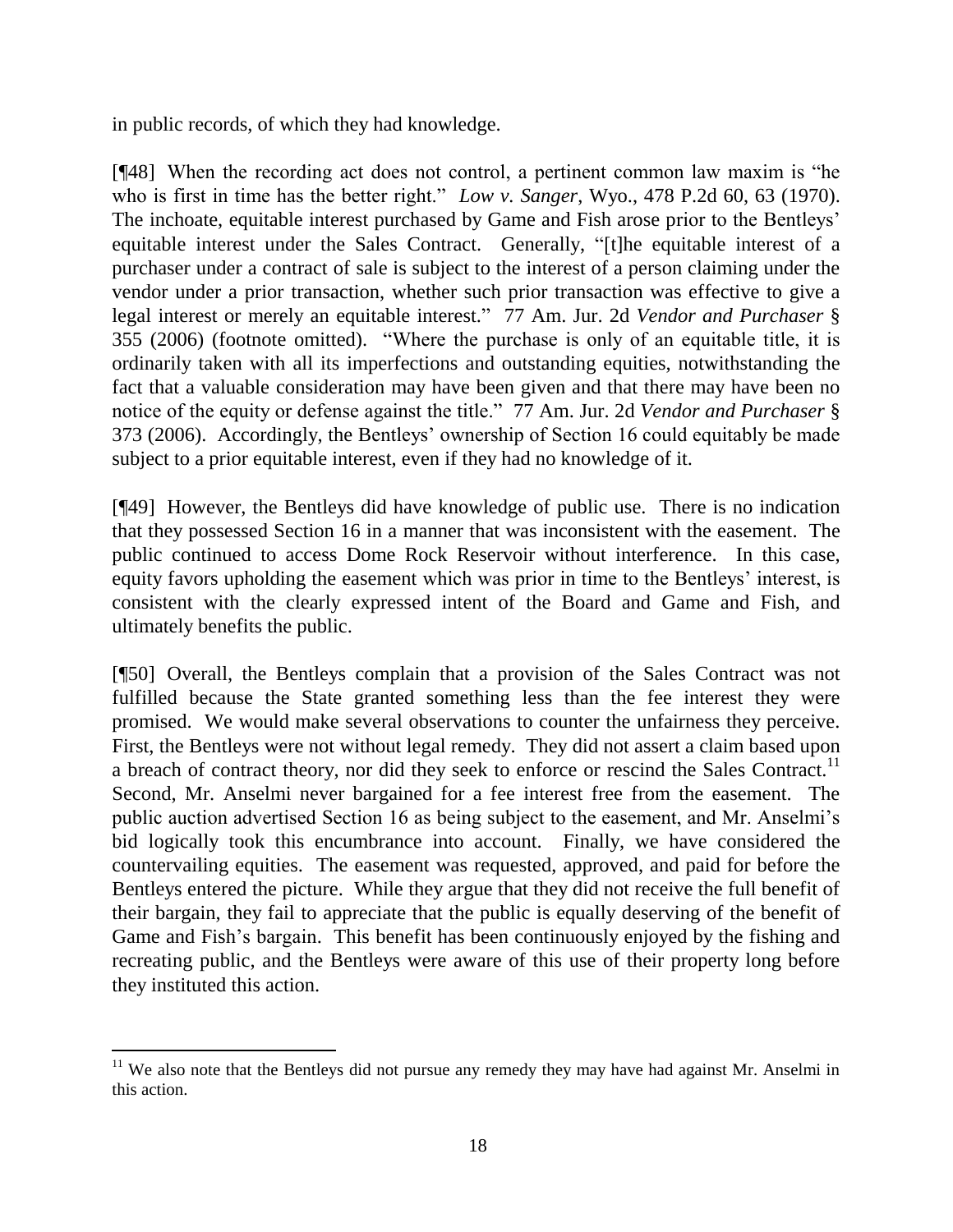[¶51] Having reviewed the Bentleys" complaint and the documents attached thereto, we find that the Bentleys failed to state a claim which would invalidate or extinguish the easement. The district court properly dismissed the claims premised upon the Bentleys' assertions that their ownership of Section 16 was not subject to the easement.

## *II. Summary Judgment on Water Rights Claims*

[¶52] As we set forth above, there are three permits associated with the use of the water stored in the reservoir. The three permits allocate the entire capacity of the reservoir. The Bentleys currently own all of the lands in Section 16 and in Section 21 that benefit from the reservoir permits. They contend the easement could not have severed the water rights because the legal owner of the intended lands also owns the water rights.

[¶53] In its ruling on summary judgment, the district court ruled that the water rights for irrigation of Section 16 were conveyed with the easement and are now owned by Game and Fish. The district court also ruled that the rights for irrigation of Section 21 were not conveyed with Section 16, but rather remain appurtenant to Section 21 and thus are owned by the Bentleys. The Bentleys have appealed only the portion of the ruling concerning the Section 16 rights.

[¶54] In reviewing a district court"s grant of summary judgment, the standards we apply are well established:

> The propriety of granting a motion for summary judgment depends upon the correctness of the dual findings that there is no genuine issue as to any material fact and that the prevailing party is entitled to judgment as a matter of law. *Reed v. Miles Land and Livestock Company*, 2001 WY 16, ¶ 9, 18 P.3d 1161, ¶ 9 (Wyo. 2001). A genuine issue of material fact exists when a disputed fact, if proven, would have the effect of establishing or refuting an essential element of an asserted cause of action or defense. We, of course, examine the record from a vantage point most favorable to that party who opposed the motion, affording to that party the benefit of all favorable inferences that fairly may be drawn from the record. *Scherer Construction, LLC v. Hedquist Construction, Inc.*, 2001 WY 23, ¶ 15, 18 P.3d 645, ¶ 15 (Wyo. 2001); *Central Wyoming Medical Laboratory, LLC v. Medical Testing Lab, Inc.*, 2002 WY 47, ¶ 15, 43 P.3d 121, ¶ 15 (Wyo. 2002).

*Mueller v. Zimmer*, 2005 WY 156, ¶ 3, 124 P.3d 340, 346 (Wyo. 2005). Questions of law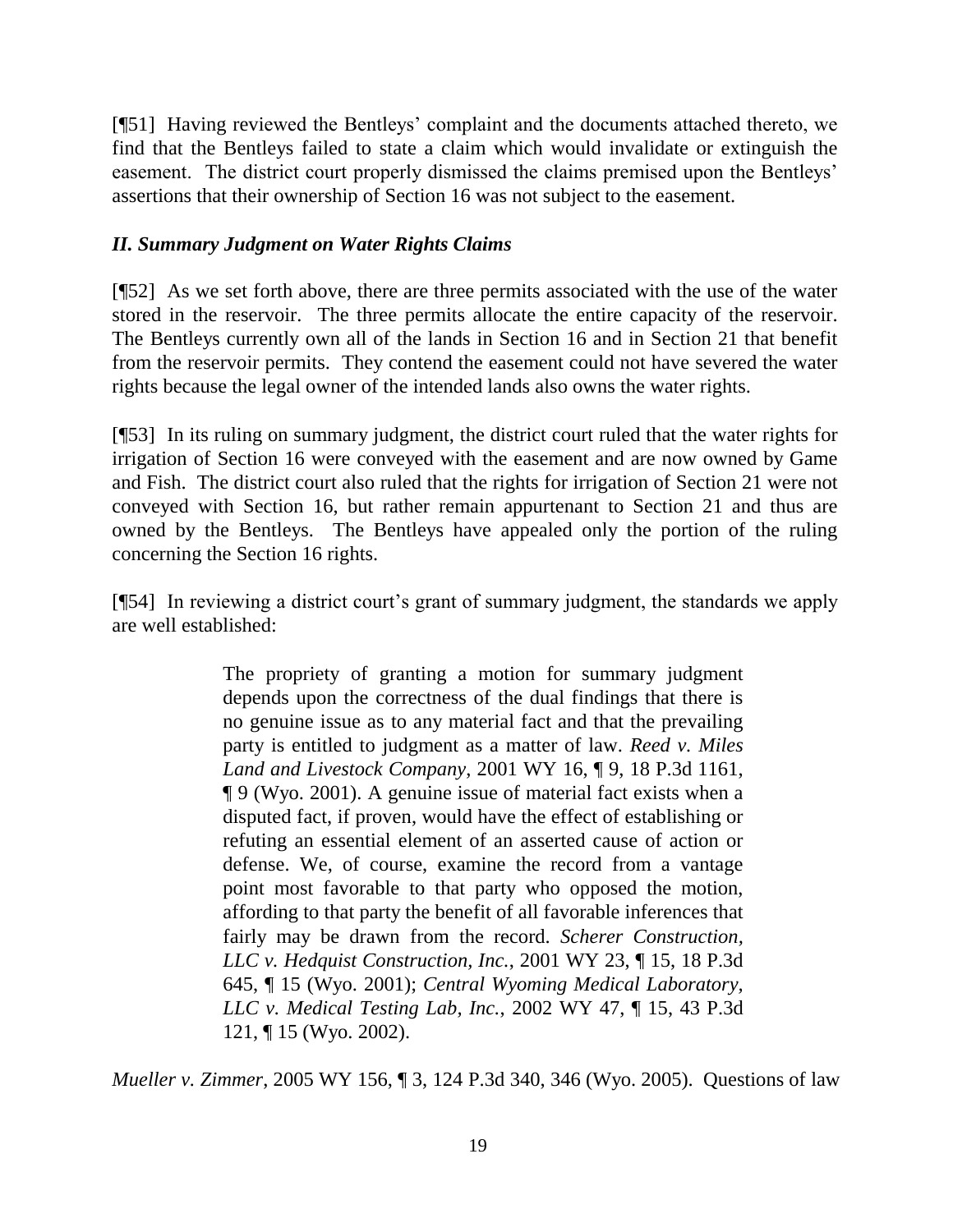are reviewed *de novo. Martin v. Committee for Honesty and Justice*, 2004 WY 128, ¶ 8, 101 P.3d 123, 127 (Wyo. 2004). "We may uphold the grant of summary judgment upon any proper legal ground finding support in the record." *Coates v. Anderson*, 2004 WY 11, ¶ 5, 84 P.3d 953, 956 (Wyo. 2004).

[¶55] As a general rule, a water right beneficially used upon land becomes appurtenant to the land. *Condict v. Ryan*, 79 Wyo. 211, 228-29, 333 P.2d 684, 689 (1958); *Sturgeon v. Brooks*, 73 Wyo. 436, 455-56, 281 P.2d 675, 682 (1955); *Frank v. Hicks*, 4 Wyo. 502, 530-31, 35 P. 475, 484 (1894). And, when the land is conveyed, the water right passes with it. In *Condict* we explained, "when a permit to construct a reservoir is granted upon condition that the impounded water is to be used upon particular lands, the right to the use of those waters is not a mere personal right, but is a right running with the land and it passes with a conveyance of the land even in the absence of special mention." 333 P.2d at 688. However, in this case, the water rights could be, and were, identified and separately transferred to the Game and Fish. *See Sturgeon*, 281 P.2d at 682-83 (stored water rights can be severed from the lands to which they have been attached).

[¶56] In Matter E-1A, the Board stated its intent to sever its ownership and transfer "any water rights that the Board may own in the reservoir." Subsequently when the easement was conveyed, the Board still held legal title to Section 16 and, thus, also owned the water rights attached to it. The recorded easement attached and incorporated Board Matter E-1A. We agree with the district court that the easement conveyed the reservoir rights to the Game and Fish and severed them from Section 16.

[¶57] The Board clearly indicated its "intention to convey specific property." *King v. White*, Wyo., 499 P.2d 585, 588 (1972). Although the Board's reference to "any rights" language could have been more precise, there is no question which reservoir was involved because Dome Rock Reservoir is the only reservoir on Section 16 and was also the subject of the easement. It is obvious that water in the reservoir is essential to a public fishery, the interest served by the easement. The only water rights in the reservoir owned by the Board at the time were represented by Permits 6002RES, 21152, 21154, and 21155. Thus, the Board sufficiently demonstrated its intent to convey its water rights to Game and Fish, along with the easement. This intent was manifested in the patent, which excludes the reservoir water rights.

[¶58] The Bentleys also assert that the conveyance was invalid and could not have severed the water rights because the Board did not petition the State Engineer"s Office for change in use, change in point of diversion, enlargement of use, or change in place of use of the water. The water rights at issue are for stored water, not "for the direct use of the natural unstored flow of any stream." Wyo. Stat. Ann. § 41-3-101 (LexisNexis 2005).